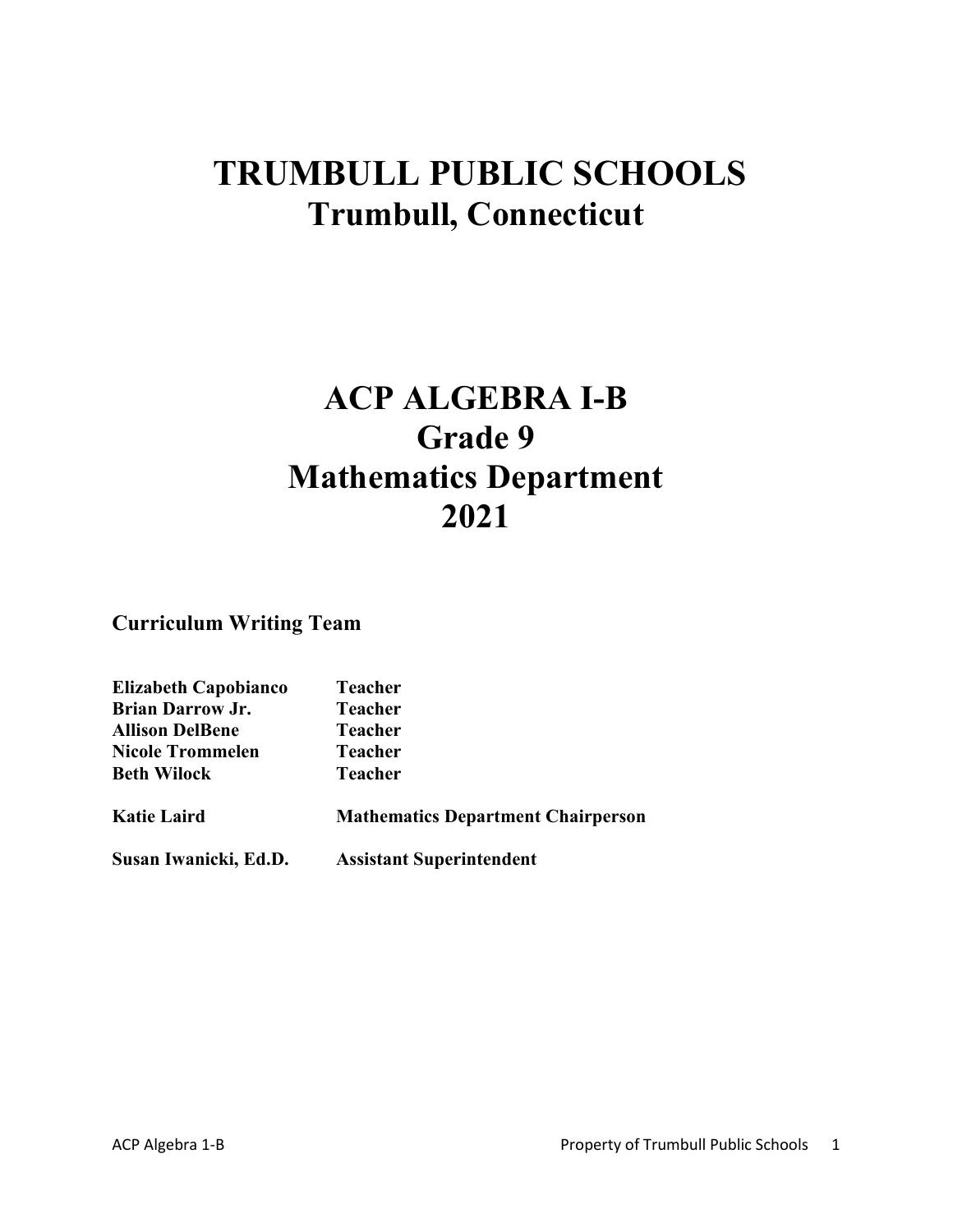## Algebra 1-B **Table of Contents**

| 3   |
|-----|
| 3   |
| 4   |
| 7   |
| 7   |
| 7   |
| 9   |
| 9   |
| 11  |
| 13  |
| 15  |
| 17  |
| -19 |
| 21  |
| 22  |
|     |
|     |
|     |
|     |
|     |
|     |
|     |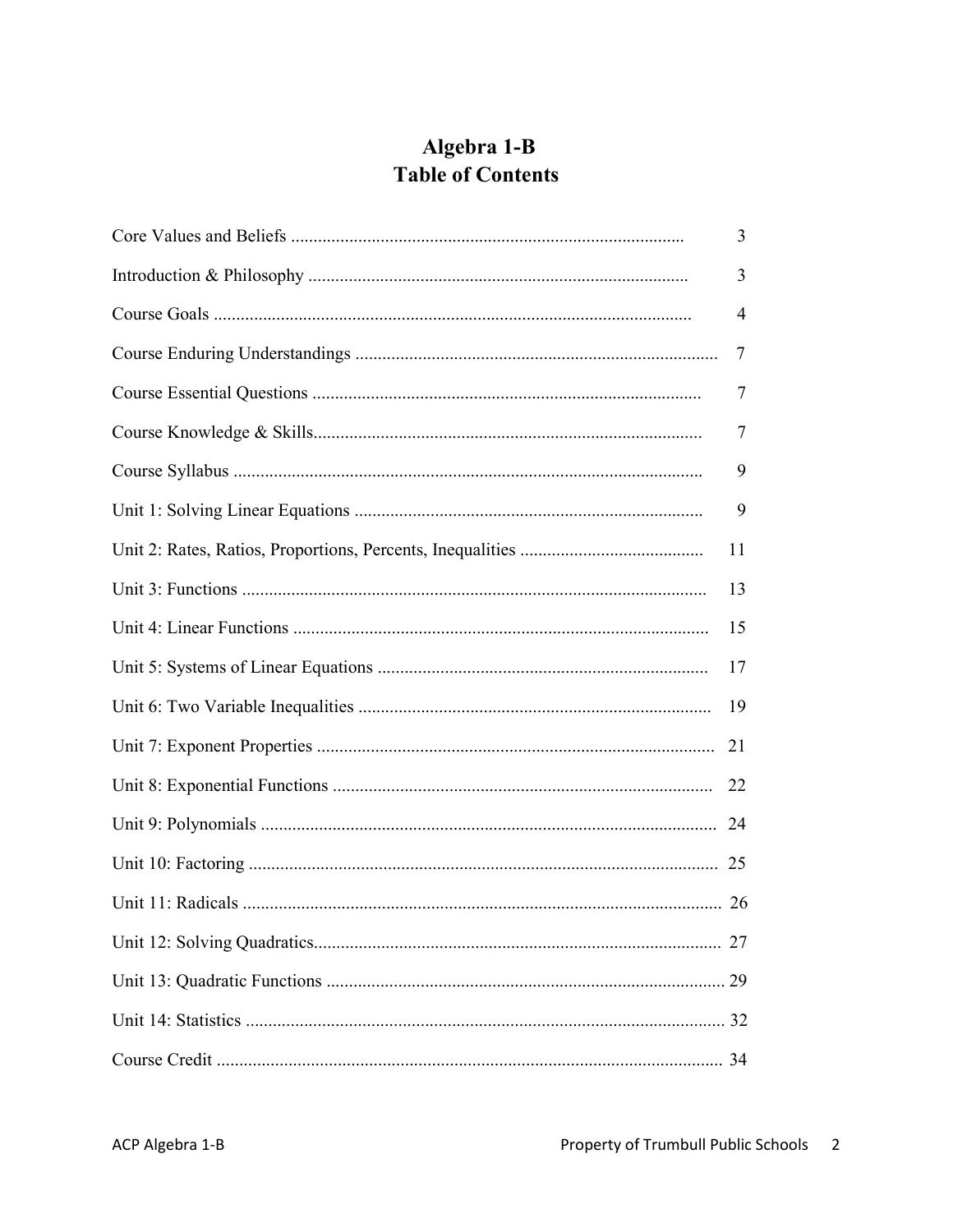| 35. |
|-----|
|     |
|     |
|     |

The Trumbull Board of Education will continue to take Affirmative Action to ensure that no persons are discriminated against in its employment.

## **CORE VALUES AND BELIEFS**

The Trumbull School Community engages in an environment conducive to learning which believes that all students will **read** and **write effectively**, therefore communicating in an articulate and coherent manner. All students will participate in activities **that present problem-solving through critical thinking**. Students will use technology as a tool applying it to decision making. We believe that by fostering self-confidence, self-directed and student-centered activities, we will promote **independent thinkers and learners**. We believe **ethical conduct** to be paramount in sustaining the welcoming school climate that we presently enjoy.

Approved 8/26/2011

## **INTRODUCTION & PHILOSOPHY**

Algebra 1-B is a prerequisite for all high school and college mathematics and thus provides a necessary foundation for higher-level mathematics. Students develop abstract reasoning and critical thinking skills, develop a better understanding of the world in which they live, and become better able to correctly apply mathematical knowledge when required. The focus areas of Algebra 1-B help students gain strong foundations, including a solid understanding of concepts, a high degree of procedural skill and fluency, and the ability to apply the math they know to solve problems inside and outside the classroom.

The *Algebra 1* textbook by Pearson (2015) offers a blended print and digital curriculum that is built on a foundation of problem solving and visual learning. This curriculum guide has been updated to reflect the new resources provided by the textbook, including technology. Additionally, some topics within the course have been reordered. Based upon student and teacher feedback from upper-level courses, student performance, and the requirements of the redesigned SAT, topics have been added to increase the rigor of Algebra 1 .

Students should have completed Algebra 1-B Year One prior to Algebra 1-B . After successful completion of Algebra 1-B , students will be prepared to take Geometry and Algebra II.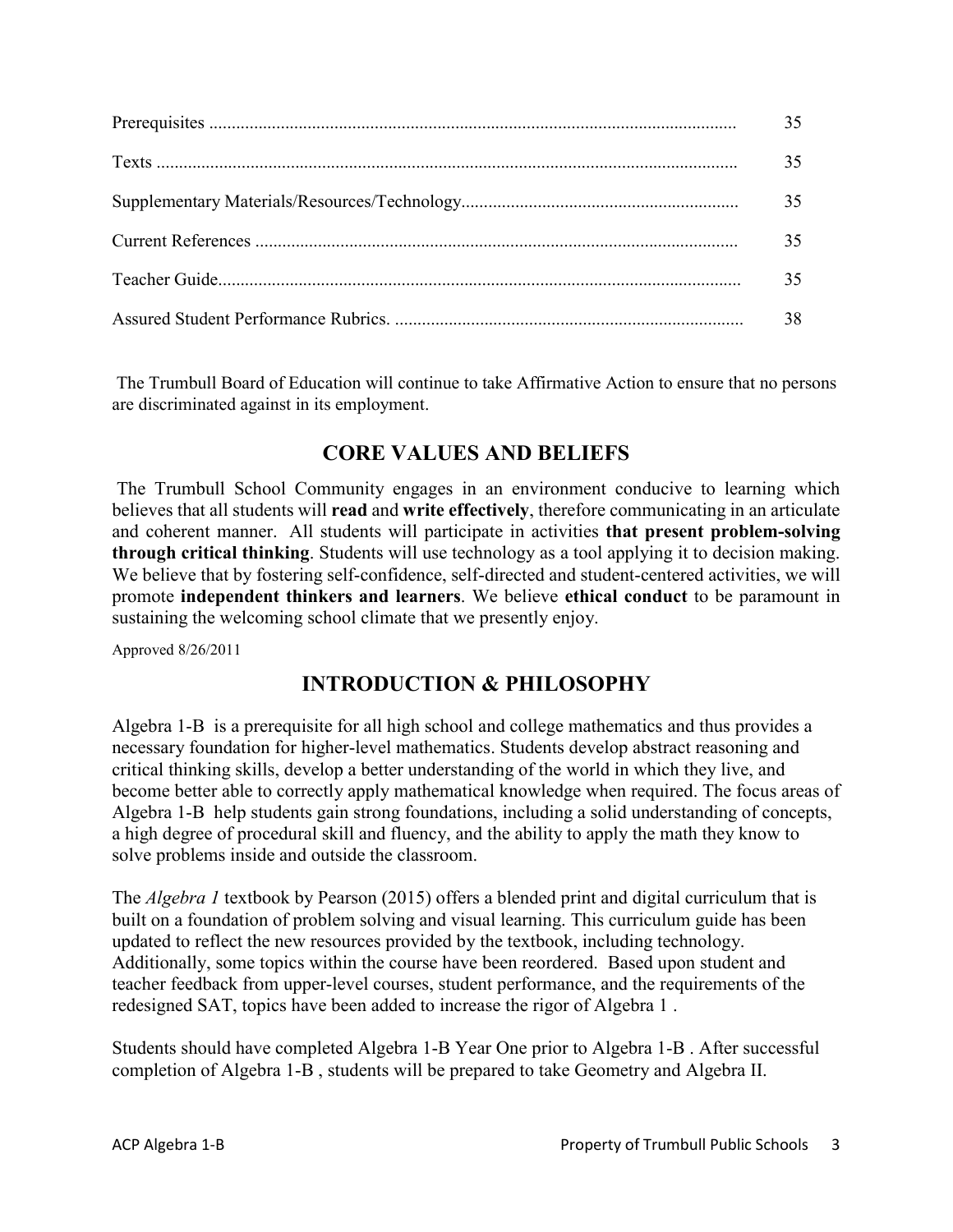Algebra 1-B is only offered at Trumbull High School for students whose performance suggests that they are cognitively ready to attain the standards.

## **COURSE GOALS**

Algebra 1-B takes a balanced instructional approach to promote the understanding of important mathematical concepts, skills, procedures, and ways of thinking and reasoning.

## **The following course goals derive from the 2010 Connecticut Core Standards for Mathematical Content.**

N-RN The Real Number System

Extend the properties of exponents to radical exponents. Use properties of rational and irrational numbers.

## N-O Ouantities

Reason quantitatively and use units to solve problems.

## A-SSE Seeing Structure in Expressions

Interpret the structure of expressions. Write expressions in equivalent forms to solve problems.

## A-APR Arithmetic with Polynomials and Rational Expressions

Perform arithmetic operations on polynomials. Understand the relationship between zeros and factors of polynomials.

## A-CED Creating Equations

Create equations that describe numbers or relationships.

## A-REI Reasoning with Equations and Inequalities

Understand solving equations as a process of reasoning and explain the reasoning. Solve equations and inequalities in one variable. Solve systems of equations. Represent and solve equations and inequalities graphically.

## F-IF Interpreting Functions

Understand the concept of a function and use function notation. Interpret functions that arise in applications in terms of the context. Analyze functions using different representations.

## F-BF Building Functions

Build a function that models a relationship between two quantities. Build new functions from existing functions.

## F-LE Linear, Quadratic, and Exponential Models

Construct and compare linear, quadratic, and exponential models and solve problems. Interpret expressions for functions in terms of the situation they model.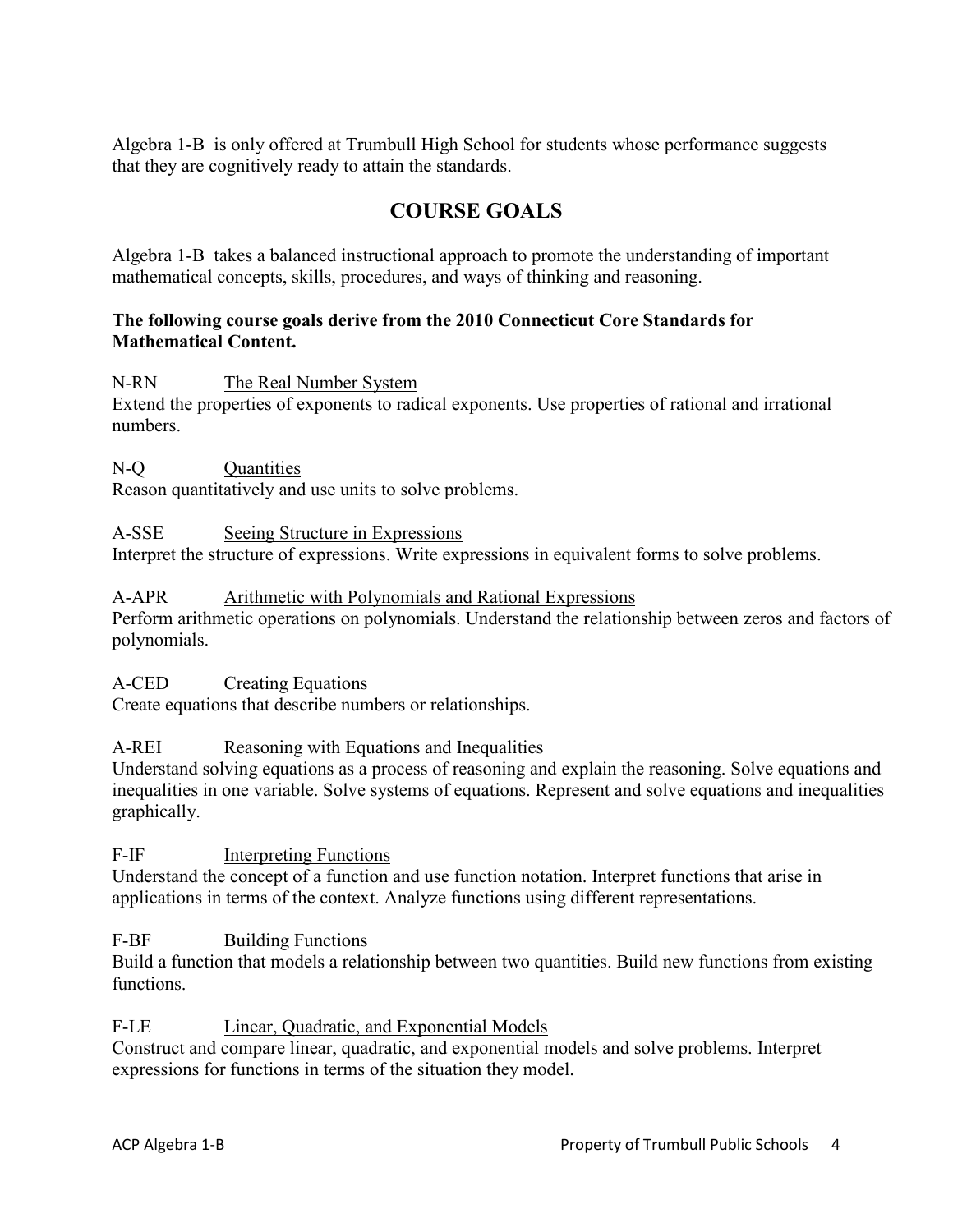## S-ID Interpreting Categorical and Quantitative Data

Summarize, represent, and interpret data on a single count or measurement variable. Summarize, represent, and interpret data on two categorical and quantitative variables. Interpret linear models.

## S-IC Making Inferences and Justifying Conclusions

Make inferences and justify conclusions from sample surveys, experiments, and observational studies.

S-CP Conditional Probability and the Rules of Probability Understand independence and conditional probability and use them to interpret data.

#### **The following course goals derive from the 2010 Connecticut Core Standards for Mathematical Practices**, which describe varieties of expertise that all teachers of mathematics will develop in their students. These practices rest on important "processes and proficiencies" that have long been valued in mathematics education.

1. Make sense of problems and persevere in solving them.

Mathematically proficient students start by explaining to themselves the meaning of a problem and looking for entry points to its solution. They analyze givens, constraints, relationships, and goals. They make conjectures about the form and meaning of the solution and plan a solution pathway rather than simply jumping into a solution attempt. They consider analogous problems, and try special cases and simpler forms of the original problem in order to gain insight into its solution. They monitor and evaluate their progress and change course if necessary.

## 2. Reason abstractly and quantitatively.

Mathematically proficient students make sense of quantities and their relationships in problem situations. They bring two complementary abilities to bear on problems involving quantitative relationships: the ability to decontextualize—to abstract a given situation and represent it symbolically and manipulate the representing symbols as if they have a life of their own, without necessarily attending to their referents—and the ability to contextualize, to pause as needed during the manipulation process in order to probe into the referents for the symbols involved.

Quantitative reasoning entails habits of creating a coherent representation of the problem at hand; considering the units involved; attending to the meaning of quantities, not just how to compute them; and knowing and flexibly using different properties of operations and objects.

## 3. Construct viable arguments and critique the reasoning of others.

Mathematically proficient students understand and use stated assumptions, definitions, and previously established results in constructing arguments. They make conjectures and build a logical progression of statements to explore the truth of their conjectures. They are able to analyze situations by breaking them into cases, and can recognize and use counterexamples. They justify their conclusions, communicate them to others, and respond to the arguments of others. They reason inductively about data, making plausible arguments that take into account the context from which the data arose. Mathematically proficient students are also able to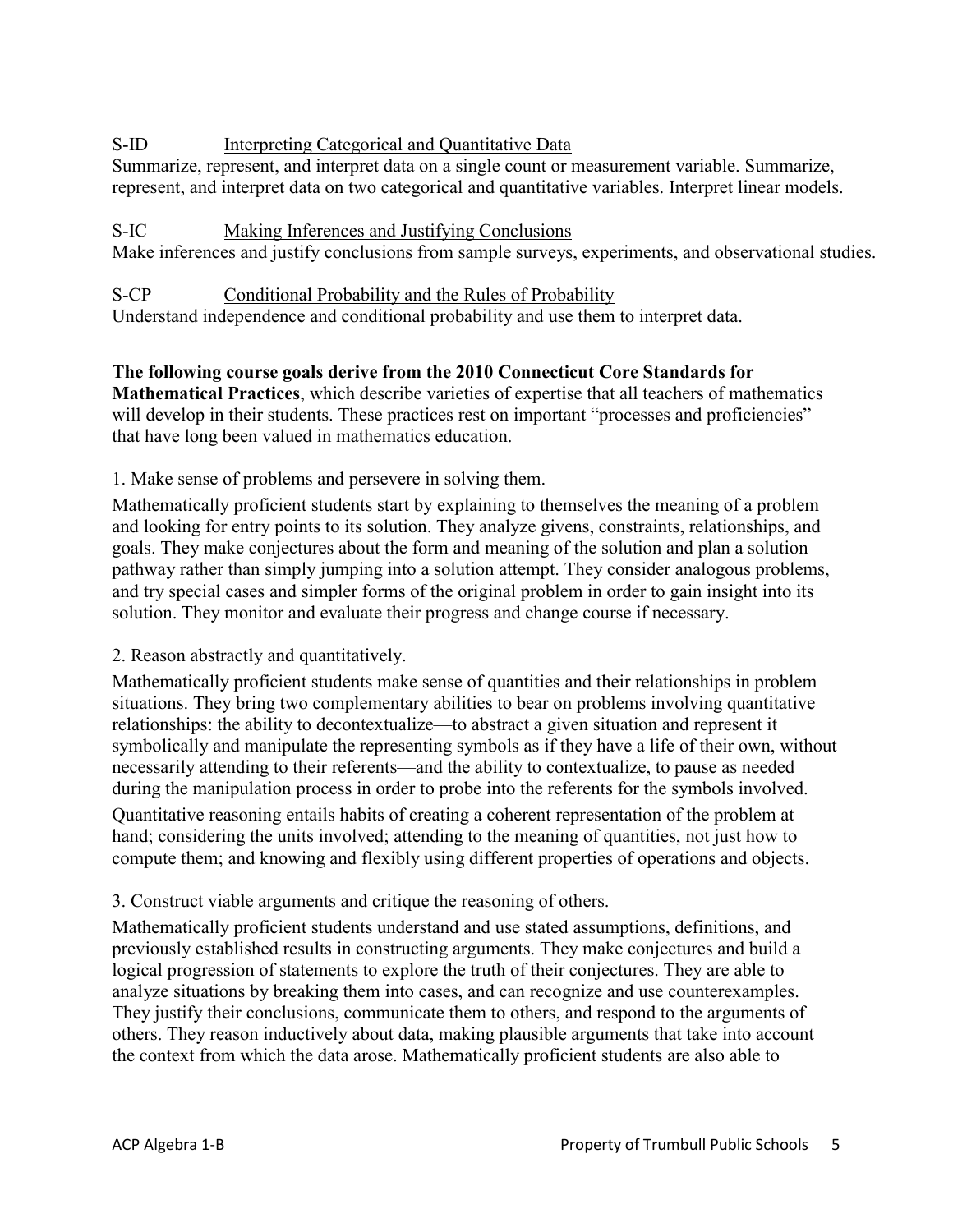compare the effectiveness of two plausible arguments, distinguish correct logic or reasoning from that which is flawed, and—if there is a flaw in an argument—explain what it is.

## 4. Model with mathematics.

Mathematically proficient students can apply the mathematics they know to solve problems arising in everyday life, society, and the workplace.

Mathematically proficient students who can apply what they know are comfortable making assumptions and approximations to simplify a complicated situation, realizing that these may need revision later. They are able to identify important quantities in a practical situation and map their relationships using such tools as diagrams, two-way tables, graphs, flowcharts and formulas. They can analyze those relationships mathematically to draw conclusions. They routinely interpret their mathematical results in the context of the situation and reflect on whether the results make sense, possibly improving the model if it has not served its purpose.

## 5. Use appropriate tools strategically.

Mathematically proficient students consider the available tools when solving a mathematical problem. These tools might include pencil and paper, concrete models, a ruler, a protractor, a calculator, a spreadsheet, a computer algebra system, a statistical package, or dynamic geometry software. Proficient students are sufficiently familiar with tools appropriate for their grade or course to make sound decisions about when each of these tools might be helpful, recognizing both the insight to be gained and the tools' limitations. For example, mathematically proficient high school students analyze graphs of functions and solutions generated using a graphing calculator. They detect possible errors by strategically using estimation and other mathematical knowledge. When making mathematical models, they know that technology can enable them to visualize the results of varying assumptions, explore consequences, and compare predictions with data. They are able to use technological tools to explore and deepen their understanding of concepts.

## 6. Attend to precision.

Mathematically proficient students try to communicate precisely to others. They try to use clear definitions in discussion with others and in their own reasoning. They state the meaning of the symbols they choose, including using the equal sign consistently and appropriately. They are careful about specifying units of measure, and labeling axes to clarify the correspondence with quantities in a problem. They calculate accurately and efficiently, expressing numerical answers with a degree of precision appropriate for the problem context. By the time they reach high school they have learned to examine claims and make explicit use of definitions.

## 7. Look for and make use of structure.

Mathematically proficient students look closely to discern a pattern or structure. They also can step back for an overview and shift perspective. They can see complicated things, such as some algebraic expressions, as single objects or as being composed of several objects.

8. Look for and express regularity in repeated reasoning.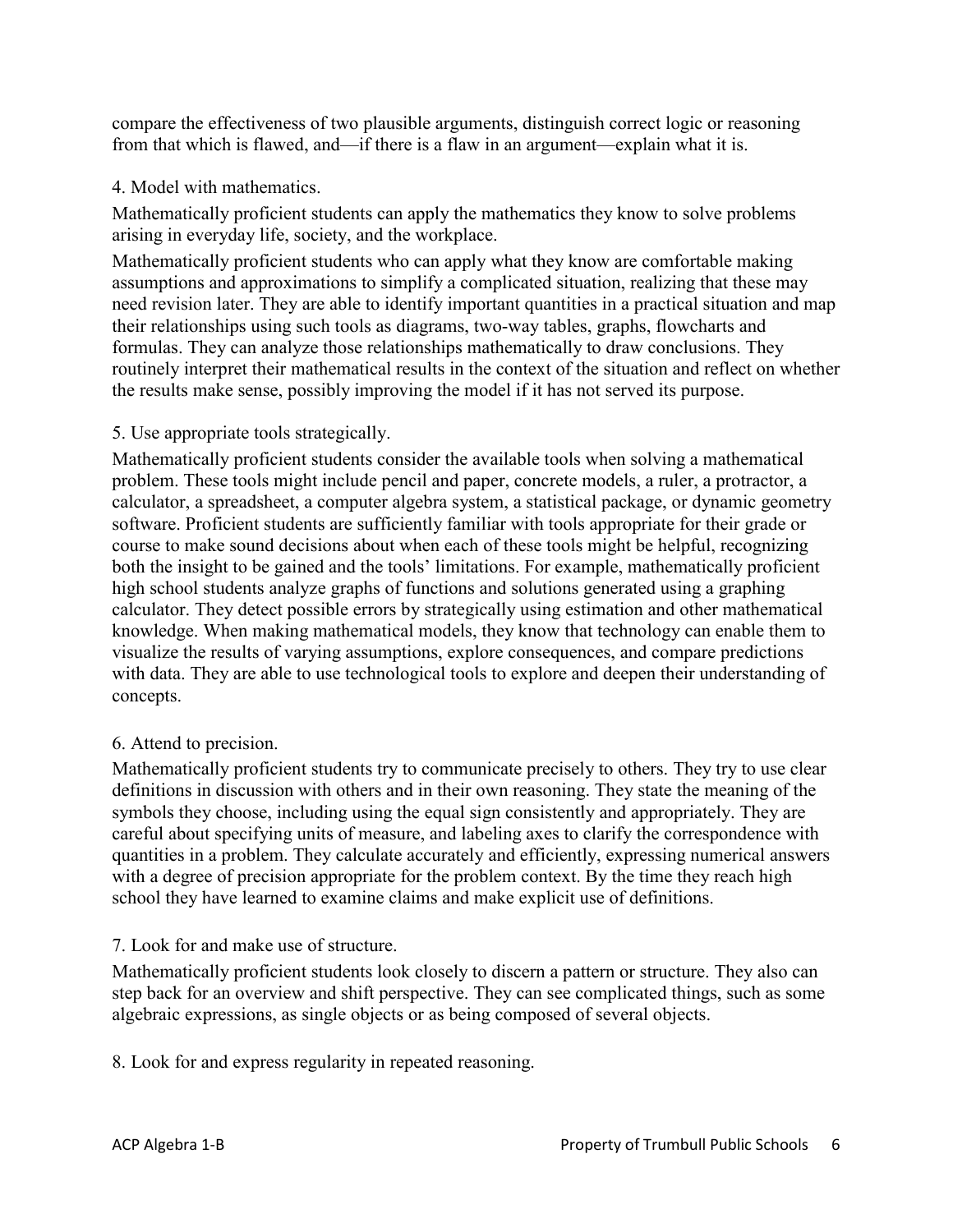Mathematically proficient students notice if calculations are repeated, and look both for general methods and for shortcuts. As they work to solve a problem, mathematically proficient students maintain oversight of the process, while attending to the details. They continually evaluate the reasonableness of their intermediate results.

## **The following course goals derive from the 2014 International Society for Technology in Education Standards.**

- 1. Creativity and Innovation Students demonstrate creative thinking, construct knowledge, and develop innovative products and processes using technology.
- 2. Communication and Collaboration Students use digital media and environments to communicate and work collaboratively, including at a distance, to support individual learning and contribute to the learning of others.
- 3. Research and Information Fluency Students apply digital tools to gather, evaluate, and use information.
- 4. Critical Thinking, Problem Solving, and Decision Making Students use critical thinking skills to plan and conduct research, manage projects, solve problems, and make informed decisions using appropriate digital tools and resources.
- 5. Digital Citizenship Students understand human, cultural, and societal issues related to technology and practice legal and ethical behavior.

## **COURSE ENDURING UNDERSTANDINGS**

Students will understand that . . .

linear, exponential, and quadratic equations can be used to model real-life situations, develop inferences, and make informed decisions.

· technology can help them analyze, organize, and display data to support their conclusions.

## **COURSE ESSENTIAL QUESTIONS**

How can we take real-life data and model it mathematically?

How can linear, exponential, and quadratic equations help us make informed decisions about the world around us?

How can we use graphing calculators to translate real-life data into mathematical models?

## **COURSE KNOWLEDGE & SKILLS**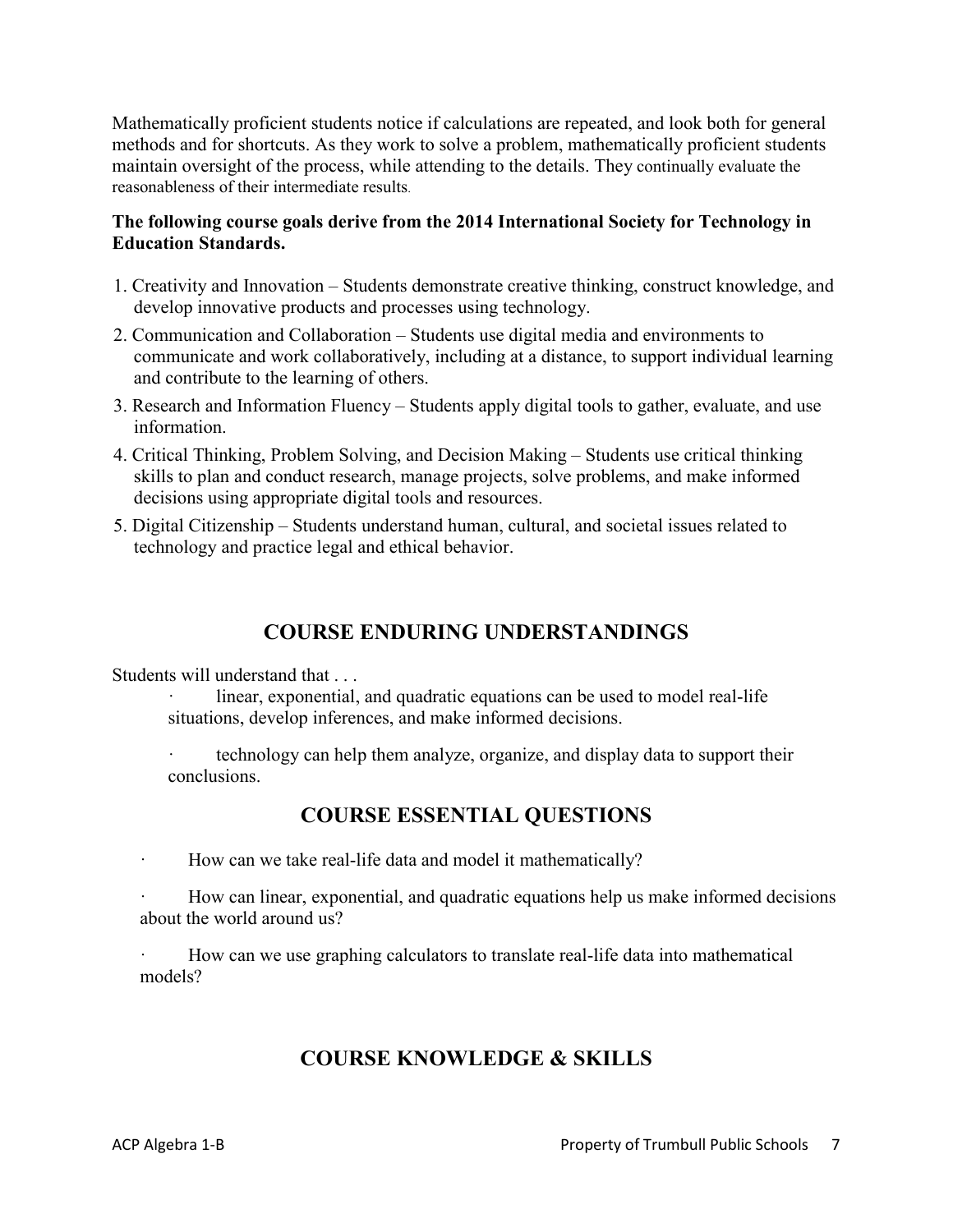Students will understand . . .

- the key vocabulary of algebraic mathematics;
- algebraic expression, coefficient, constant, distributive property, linear inequalities, real numbers, variable;
- dependent variable, domain, function, function notation, independent variable, linear function, mapping diagram, non-linear function, parabola, range, relation, vertical line test;
- causation, correlation, correlation coefficient, extrapolation, initial value, interpolation, line of best fit, linear model, parameter, point-slope form, rate of change, scale, scatterplot, slope, slope-intercept form, standard form, regression expression, regression line, trend line, unit rate, velocity, *x*-intercept, *y*-intercept;
- break-even point, elimination method for solving systems of equations, fixed cost, graphing method for solving systems of equations, profit, revenue, solution of a system of linear equations, substitution method for solving systems, system of linear equations, system of linear inequalities;
- compound interest, decay factor, doubling time, exponential decay, exponential function, exponential growth, growth factor, half-life, laws of exponents, radical expressions, rate of change;
- ascending order, axis of symmetry, binomial, degree, descending order, difference of two squares, discriminant, expanded form, factored form, factoring by grouping, leading coefficient, maximum, minimum, monomial, perfect square trinomial, quadratic, quadratic formula, quadratic function, quadratic equation, root, standard form of a quadratic equation, trinomial, vertex, zero product property; and
- box-and-whisker plot, interquartile range (IOR), mean, measures of central tendency, median, mode, outlier, quartile, range.

Students will be able to . . .

- solve multi-step equations and linear inequalities with and without the use of a calculator.
- use graphing and statistical functions of a graphing calculator.
- represent functions using tables, equations, and graphs.
- use function notation.
- write linear equations.
- find the line of best fit, analyze trend lines, and make scatterplots.
- solve systems of inequalities by graphing.
- learn the rules of exponents and use them to simplify expressions.
- identify the parameters of exponential functions and how they affect the graph of a function.
- apply exponential functions to real-world situations.
- add, subtract, and simplify radicals.
- rationalize the denominator of radicals.
- add, subtract, and multiply polynomials.
- factor polynomials.
- solve quadratic equations.
- graph a parabola using the intercepts and vertex.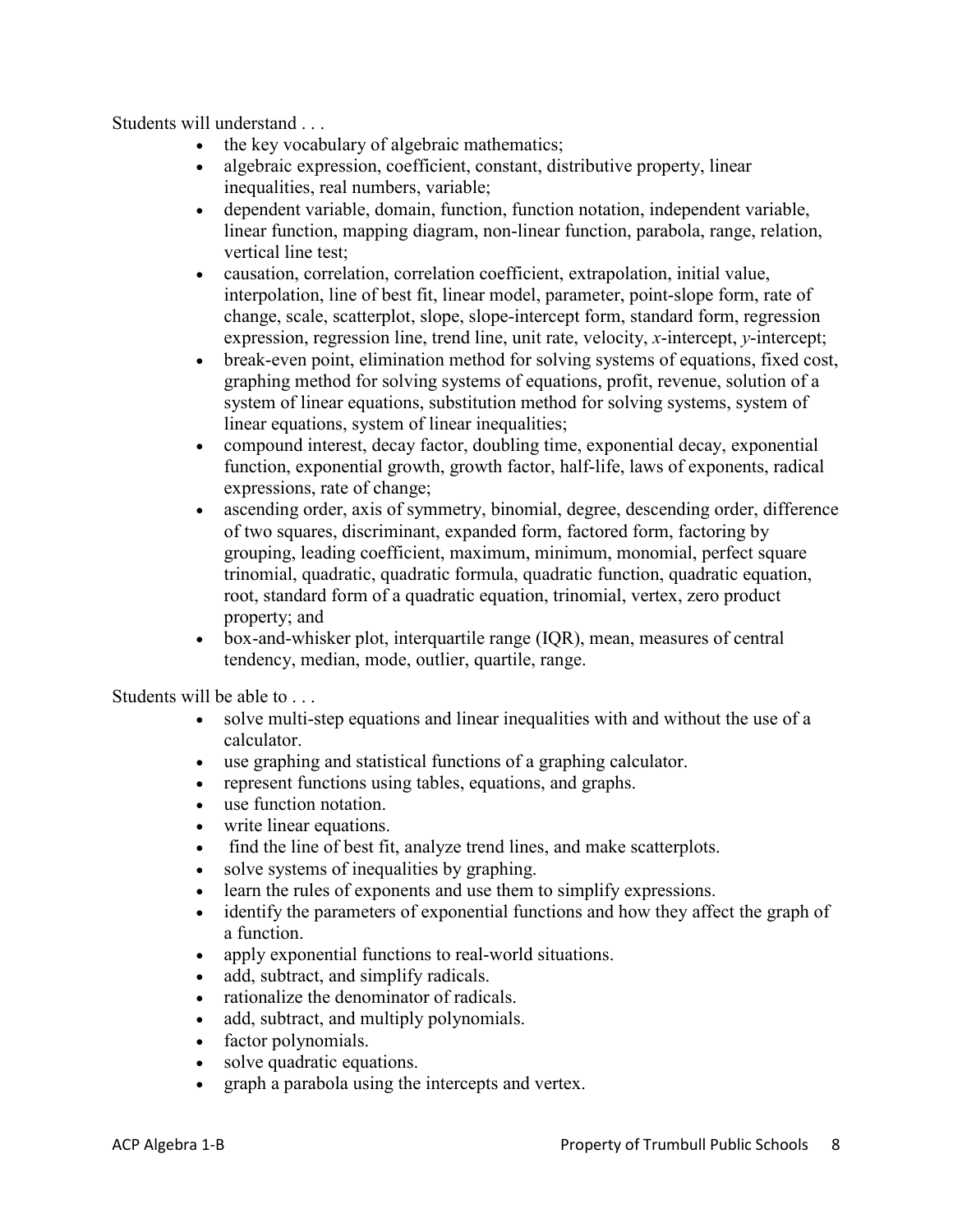- describe a data set using measures of central tendency.
- organize data in displays such as frequency tables, histograms, and box-andwhisker plots.
- identify outliers and explain how they affect the spread of data

## **COURSE SYLLABUS**

#### **Course Name**

Algebra 1-B

#### **Level**

Advanced College-Preparatory

#### **Prerequisites**

Completion of Algebra 1-B Year One

#### **Materials Required**

TI-84 graphing calculator

#### **General Description of the Course**

Algebra 1-B is designed to develop the eight standards of mathematical practice in students. The course is broken into fourteen units of study. Students will solve linear equations and inequalities. They will explore functions and derive linear models in order to analyze situations, make predictions, and solve problems. Students will study scatterplots and trend lines as well as measures of central tendency. They will solve systems of equations graphically, numerically, and algebraically and make choices between competing situations in real-world contexts. Exponents and exponential equations are investigated. Students will study quadratic equations and functions. They will apply them to real life applications. The course concludes with the study of onevariable statistics.

#### **Assured Assessments**

Students will be evaluated by their performance on formative assessments (reflection/journal entries, exit slips, formative performance tasks) as well as summative assessments (common end-of-unit assessments), and departmental midterm and final examinations.

#### **Core Text**

Charles, Randall I., et al. *Algebra 1*. New York: Pearson, 2015. Print.

## **UNIT 1 Solving Linear Equations**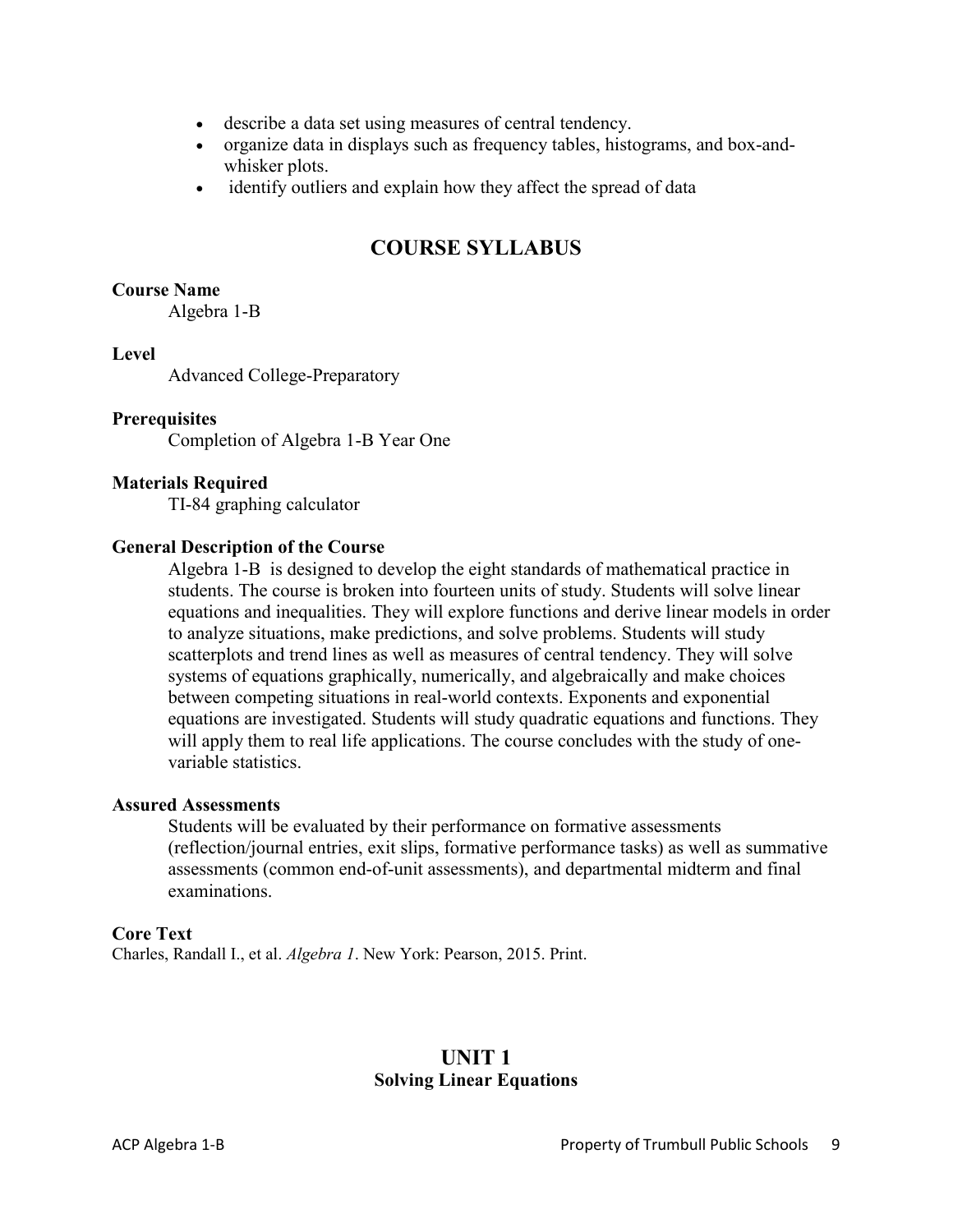## **Time Allotment: Approximately 2 Weeks**

#### **Unit Goals: At the completion of this unit, students will:**

## A-SSE Seeing Structure in Expressions

## **Interpret the structure of expressions.**

- 1. Interpret expressions that represent a quantity in terms of its context.
	- a. Interpret parts of an expression, such as terms, factors, and coefficients.

b. Interpret complicated expressions by viewing one or more of their parts as a single entity. *For example, interpret*  $P(1 + r)$  *as the product of P and a factor not depending on P.*

#### A-CED Creating Equations

#### **Create equations that describe numbers or relationships.**

1. Create equations and inequalities in one variable and use them to solve problems. Include equations arising from linear and quadratic functions, and simple rational and exponential functions.

4. Rearrange formulas to highlight a quantity of interest, using the same reasoning as in solving equations. *For example, rearrange Ohm's law V = IR to highlight resistance R.*

#### A-REI Reasoning with Equations and Inequalities

#### **Understand solving equations as a process of reasoning and explain the reasoning.**

1. Explain each step in solving a simple equation as following from the equality of numbers asserted at the previous step, starting from the assumption that the original equation has a solution. Construct a viable argument to justify a solution method.

#### **Solve equations and inequalities in one variable.**

3. Solve linear equations and inequalities in one variable, including equations with coefficients represented by letters.

#### N-RN The Real Number System

#### **Use properties of rational and irrational numbers.**

3. Explain why the sum or product of two rational numbers is rational; that the sum of a rational number and an irrational number is irrational; and that the product of a nonzero rational number and an irrational number is irrational.

#### N-Q Quantities

#### **Reason quantitatively and use units to solve problems.**

1. Use units as a way to understand problems and to guide the solution of multi-step problems; choose and interpret units consistently in formulas; choose and interpret the scale and the origin in graphs and data displays.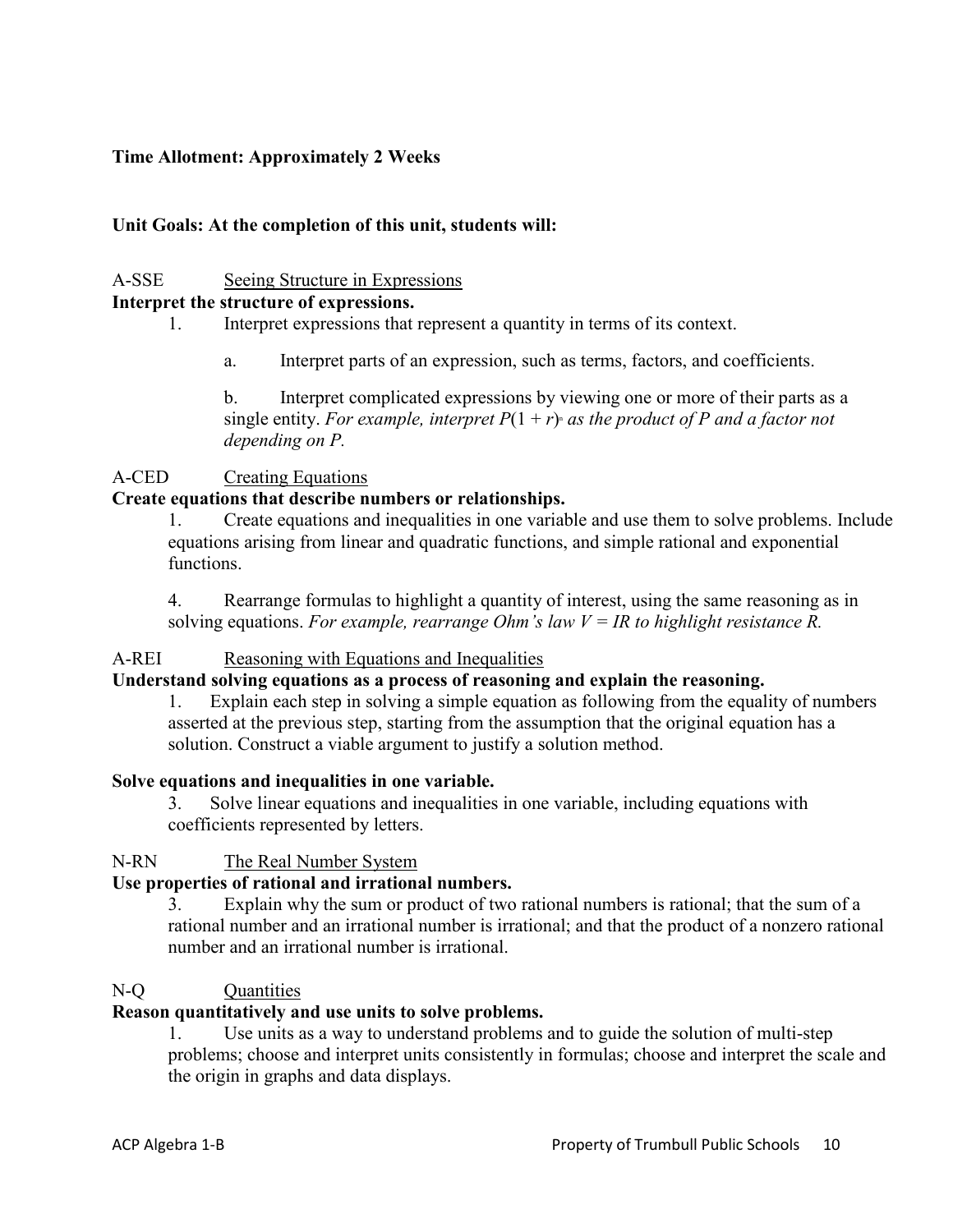2. Define appropriate quantities for the purpose of descriptive modeling.

3. Choose a level of accuracy appropriate to limitations on measurement when reporting quantities.

#### **Unit Essential Questions**

- How can I use linear equations to solve real-world problems?
- What is a solution set for a linear equation?
- Students will write, simplify, evaluate, and model situations involving linear equations.
- Students will then examine the concept of equality and use linear equations to model and solve real-world problems.

#### **Assessments**

Formative Assessment:

Each student will participate in at least one reflection/journal entry, exit slip, or formative performance task common to all Algebra 1-B teachers.

Summative Assessment:

Each student will take an end-of-unit assessment common to all teachers at the grade level.

#### **Resources**

Core

· Charles, Randall I., et al. *Algebra 1*. New York: Pearson, 2015. Print. o Sections 2-1, 2-2, 2-3, 2-4, 2-5

## **UNIT 2 Solving Linear Inequalities & Ratios, Proportions & Percents**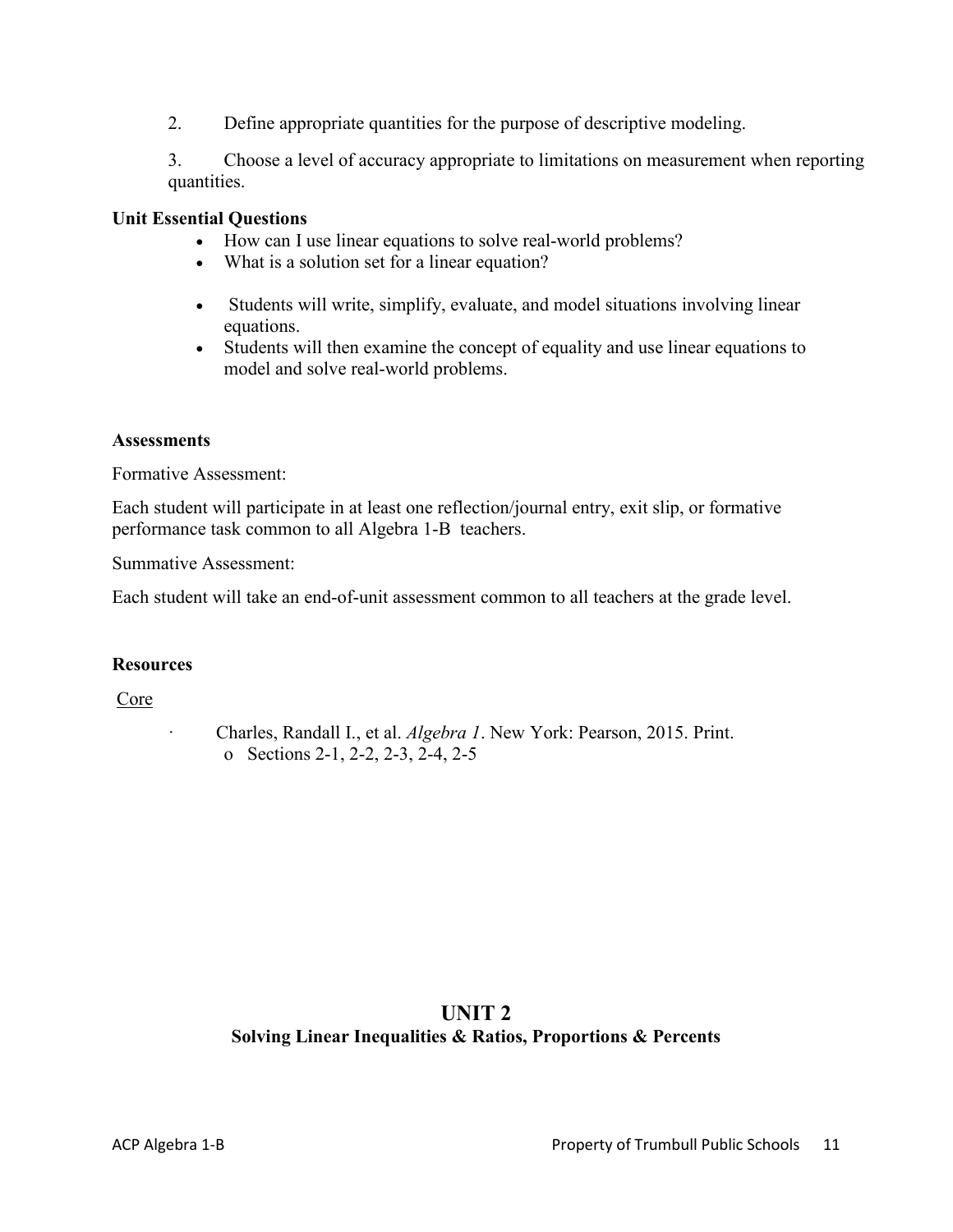#### **Time Allotment: Approximately 2 Weeks**

#### **Unit Goals: At the completion of this unit, students will:**

#### A-SSE Seeing Structure in Expressions

#### **Interpret the structure of expressions.**

- 2. Interpret expressions that represent a quantity in terms of its context.
	- c. Interpret parts of an expression, such as terms, factors, and coefficients.

d. Interpret complicated expressions by viewing one or more of their parts as a single entity. *For example, interpret*  $P(1 + r)$  *as the product of P and a factor not depending on P.*

#### A-CED Creating Equations

#### **Create equations that describe numbers or relationships.**

2. Create equations and inequalities in one variable and use them to solve problems. Include equations arising from linear and quadratic functions, and simple rational and exponential functions.

5. Rearrange formulas to highlight a quantity of interest, using the same reasoning as in solving equations. *For example, rearrange Ohm's law V = IR to highlight resistance R.*

#### A-REI Reasoning with Equations and Inequalities

#### **Understand solving equations as a process of reasoning and explain the reasoning.**

2. Explain each step in solving a simple equation as following from the equality of numbers asserted at the previous step, starting from the assumption that the original equation has a solution. Construct a viable argument to justify a solution method.

#### **Solve equations and inequalities in one variable.**

Solve linear equations and inequalities in one variable, including equations with coefficients represented by letters.

#### N-RN The Real Number System

#### **Use properties of rational and irrational numbers.**

4. Explain why the sum or product of two rational numbers is rational; that the sum of a rational number and an irrational number is irrational; and that the product of a nonzero rational number and an irrational number is irrational.

#### N-O Ouantities

## **Reason quantitatively and use units to solve problems.**

4. Use units as a way to understand problems and to guide the solution of multi-step problems; choose and interpret units consistently in formulas; choose and interpret the scale and the origin in graphs and data displays.

5. Define appropriate quantities for the purpose of descriptive modeling.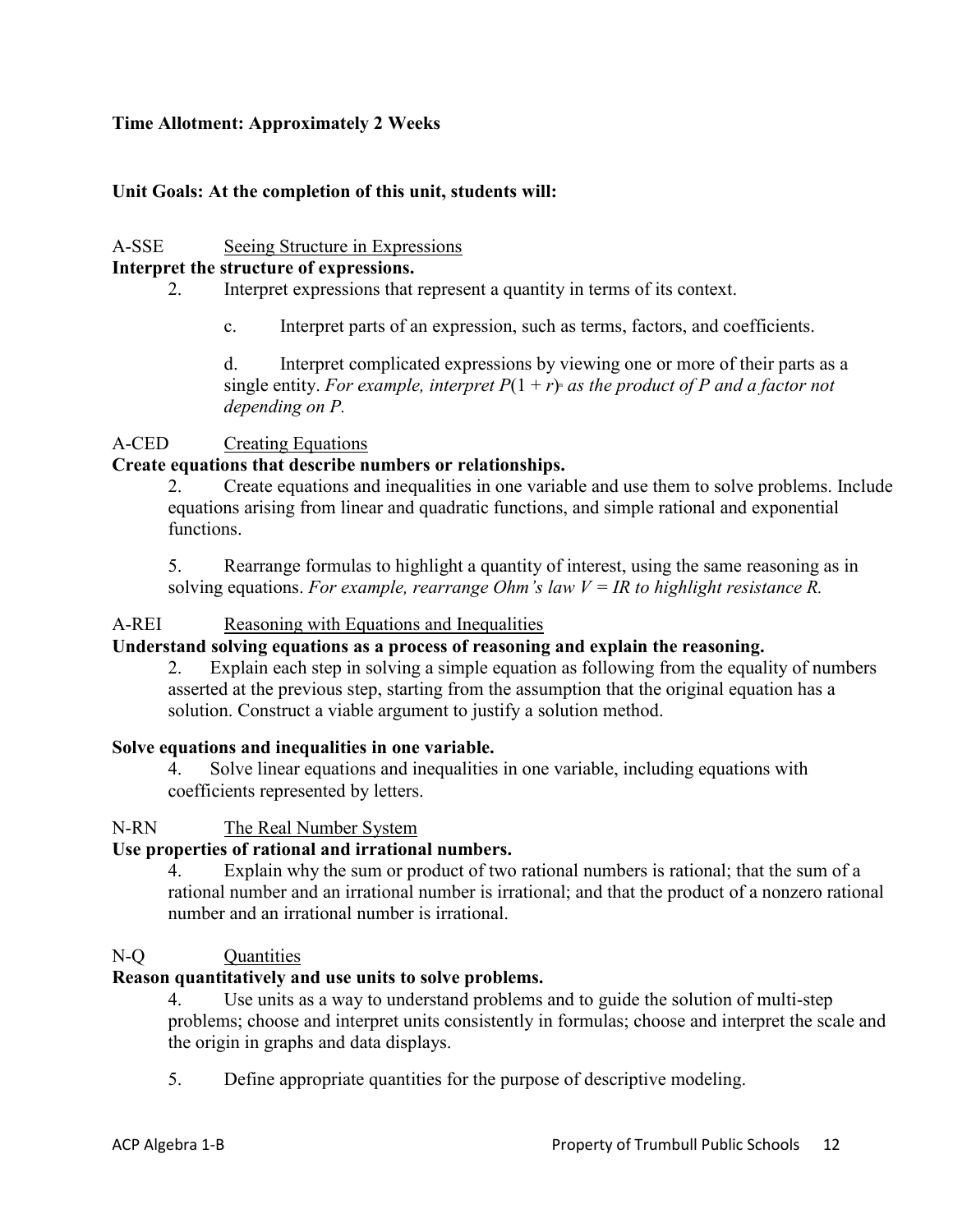6. Choose a level of accuracy appropriate to limitations on measurement when reporting quantities.

#### **Unit Essential Questions**

- How can I use linear inequalities to solve real-world problems?
- What is a solution set for linear inequality?
- What kinds of relationships can proportions represent?

#### **Scope and Sequence**

- Students will write, simplify, evaluate, and model situations involving linear inequalities.
- Students will then examine the concept of linear inequalities to model and solve real-world problems.
- Students will determine unknowns in problems involving ratios and percents.

#### **Assured Assessments**

Formative Assessment:

Each student will participate in at least one reflection/journal entry, exit slip, or formative performance task common to all Algebra 1-B teachers.

Summative Assessment:

Each student will take an end-of-unit assessment common to all teachers at the grade level.

#### **Resources**

#### Core

· Charles, Randall I., et al. *Algebra 1*. New York: Pearson, 2015. Print. o Sections 2-7, 2-9, 3-1, 3-2, 3-3, & 3-4

#### **UNIT 3 Functions**

#### **Time Allotment: Approximately 2.5 weeks**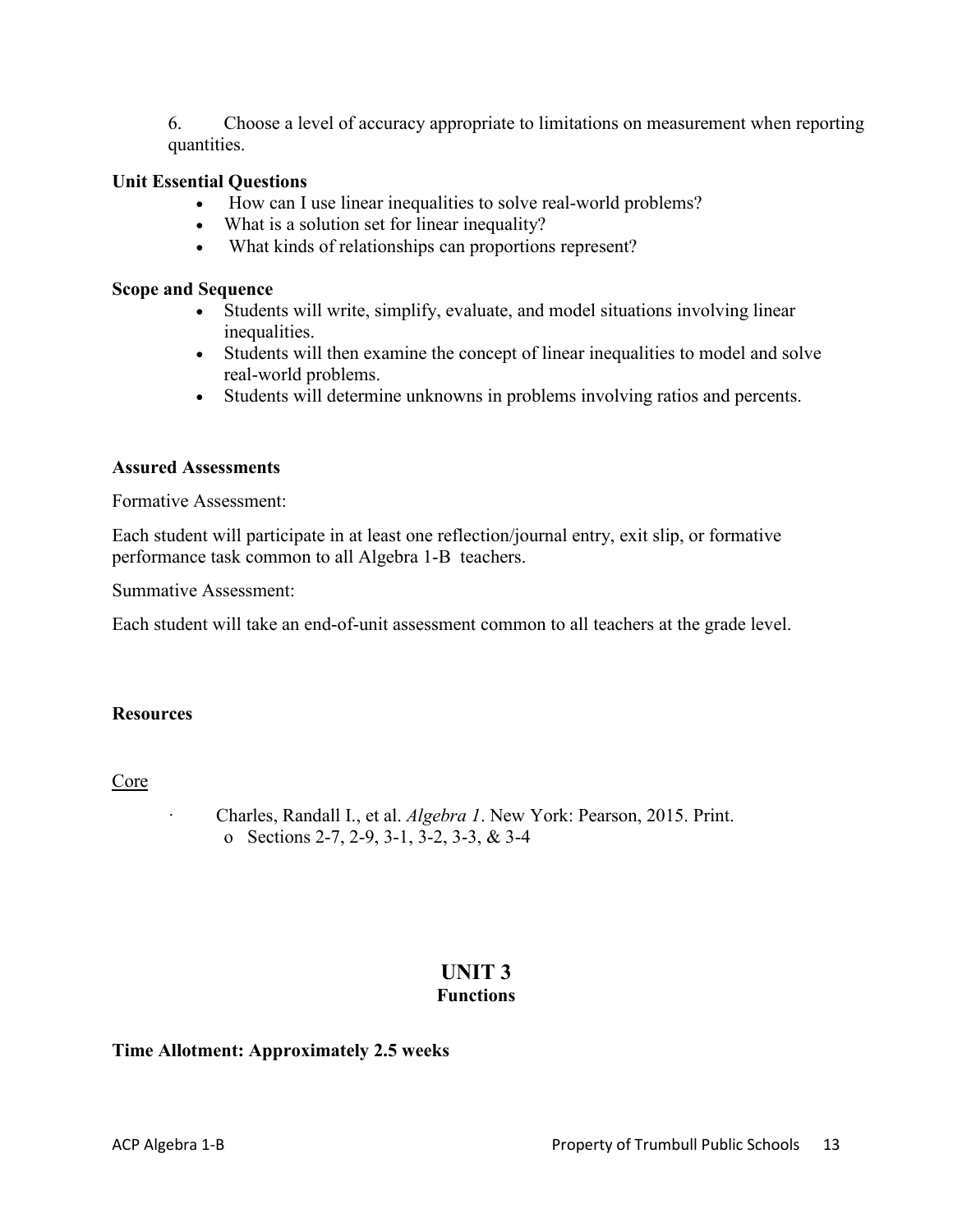#### **Unit Goals**

At the completion of this unit, students will:

## N-O Ouantities

#### **Reason quantitatively and use units to solve problems.**

1. Use units as a way to understand problems and to guide the solution of multi-step problems; choose and interpret units consistently in formulas; choose and interpret the scale and the origin in graphs and data displays.

2. Define appropriate quantities for the purpose of descriptive modeling.

#### A-SSE Seeing Structure in Expressions

#### **Interpret the structure of expressions.**

- 1. Interpret expressions that represent a quantity in terms of its context.
	- a. Interpret parts of an expression, such as terms, factors, and coefficients.

b. Interpret complicated expressions by viewing one or more of their parts as a single entity. For example, interpret  $P(1 + r)$  *as the product of P and a factor not depending on P.*

#### A-CED Creating Equations

#### **Create equations that describe numbers or relationships.**

2. Create equations in two or more variables to represent relationships between quantities; graph equations on coordinate axes with labels and scales.

#### A-REI Reasoning with Equations and Inequalities

## **Represent and solve equations and inequalities graphically.**

10. Understand that the graph of an equation in two variables is the set of all its solutions plotted in the coordinate plane, often forming a curve (which could be a line).

#### **Unit Essential Questions**

- What is a function?
- What are the different ways in which functions may be represented?
- How can functions be used to model real-world situations, make predictions, and solve problems?

#### **Scope and Sequence**

- Students will be introduced to the concept of a function.
- After identifying relationships that are not functions, students will learn how to define the domain and range of a discrete function.
- Students will organize and analyze data in tables and graphs and use the information to describe relationships.
- Students will be introduced to function notation and will evaluate functions.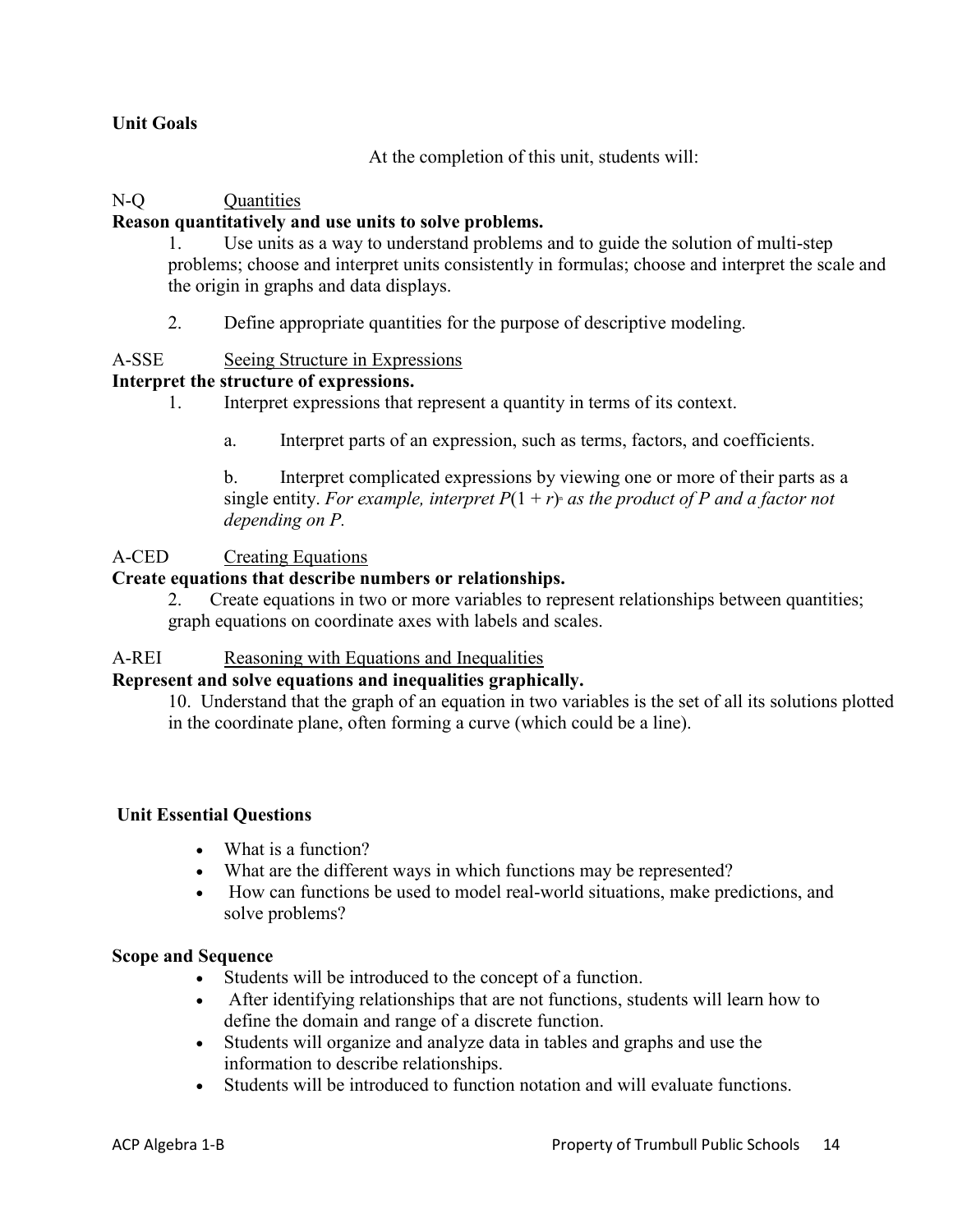• Students will be exposed to a variety of functions, with emphasis on distinguishing between linear functions and nonlinear functions.

#### **Assured Assessments**

Formative Assessment:

Each student will participate in at least one reflection/journal entry, exit slip, or formative performance task common to all Algebra 1-B teachers.

Summative Assessment:

Each student will take an end-of-unit assessment common to all teachers at the grade level.

#### **Resources**

Core

· Charles, Randall I., et al. *Algebra 1*. New York: Pearson, 2015. Print. o Sections 4-1, 4-2, 4-3, 4-4, 4-5, & 4-6 (set builder notation)

## **UNIT 4 Linear Functions**

#### **Time Allotment: Approximately 3-4 weeks**

#### **Unit Goals**

At the completion of this unit, students will:

## N-Q Quantities

## **Reason quantitatively and use units to solve problems.**

1. Use units as a way to understand problems and to guide the solution of multi-step problems; choose and interpret units consistently in formulas; choose and interpret the scale and the origin in graphs and data displays.

2. Define appropriate quantities for the purpose of descriptive modeling.

#### A-SSE Seeing Structure in Expressions

#### **Interpret the structure of expressions.**

1. Interpret expressions that represent a quantity in terms of its context.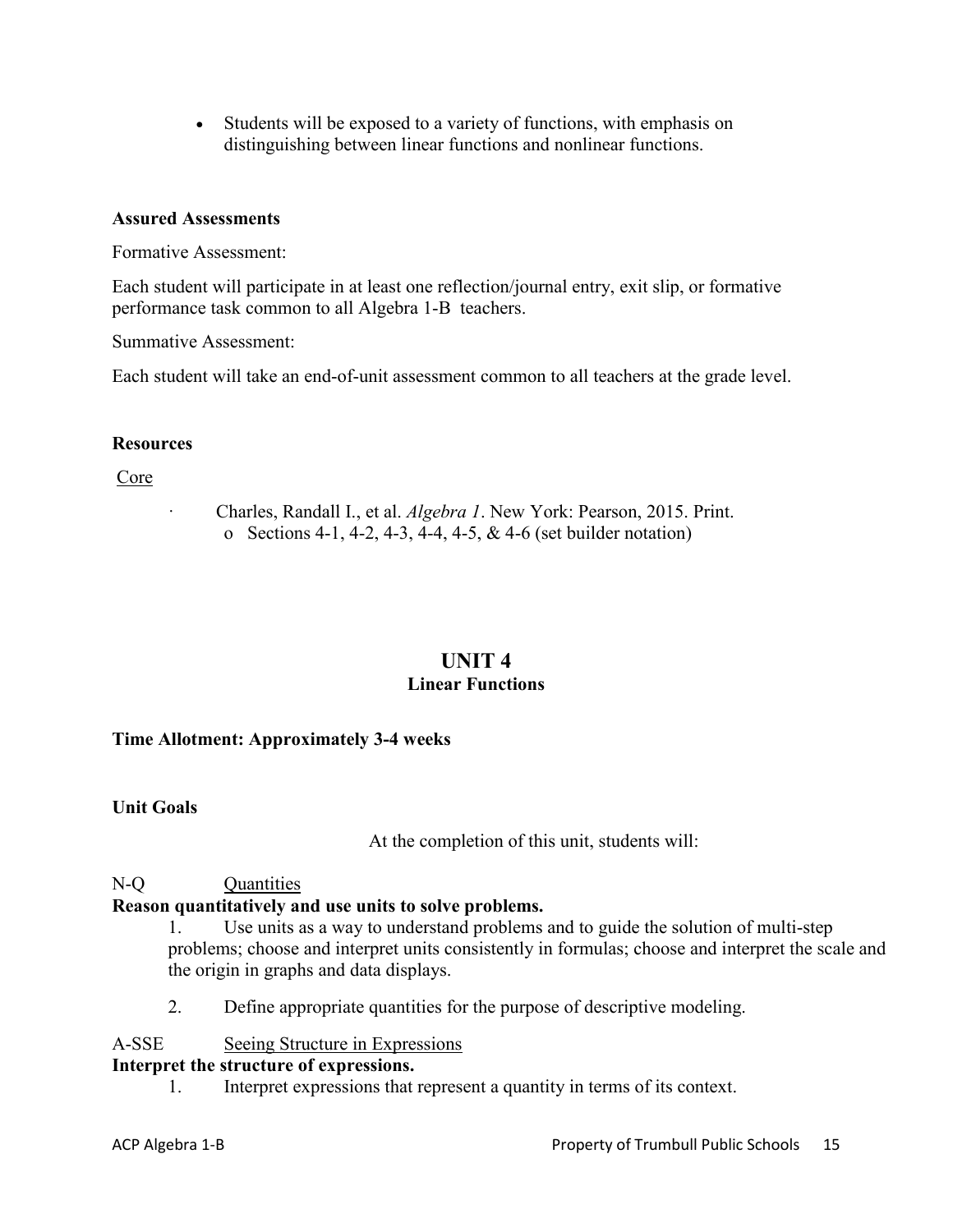a. Interpret parts of an expression, such as terms, factors, and coefficients.

2. Use the structure of an expression to identify ways to rewrite it. *For example, see*  $x^4 - y^4$ as  $(x^2) - (y^2)$ ; thus recognizing it as a difference of squares that can be factored as  $(x^2 - y^2)(x^2 + y^2)$ *y*2 )*.*

#### A-CED Creating Equations

#### **Create equations that describe numbers or relationships.**

2. Create equations in two or more variables to represent relationships between quantities; graph equations on coordinate axes with labels and scales.

#### F-IF Interpreting Functions

## **Interpret functions that arise in applications in terms of the context.**

4. For a function that models a relationship between two quantities, interpret key features of graphs and tables in terms of the quantities, and sketch graphs showing key features given a verbal description of the relationship. *Key features include: intercepts; intervals where the function is increasing, decreasing, positive, or negative; relative maximums and minimums; symmetries; end behavior; and periodicity.*

6. Calculate and interpret the average rate of change of a function (presented symbolically or as a table) over a specified interval. Estimate the rate of change from a graph.

#### **Analyze functions using different representations.**

7. Graph functions expressed symbolically and show key features of the graph, by hand in simple cases and using technology for more complicated cases.

a. Graph linear and quadratic functions and show intercepts, maxima, and minima.

b. Graph square root, cube root, and piecewise-defined functions, including step functions and absolute value functions.

#### F-LE Linear, Quadratic, and Exponential Models

#### **Interpret expressions for functions in terms of the situation they model.**

5. Interpret the parameters in a linear or exponential function in terms of a context.

#### **Unit Essential Questions**

- What are the different ways in which linear functions may be represented?
- What is the significance of a linear function's slope and *y*-intercept?
- How can linear functions model real-world situations?
- How can linear functions help analyze real-world situations and solve practical problems?

#### **Scope and Sequence**

Students will derive linear models of real-world situations in order to analyze situations, make predictions, and/or solve problems.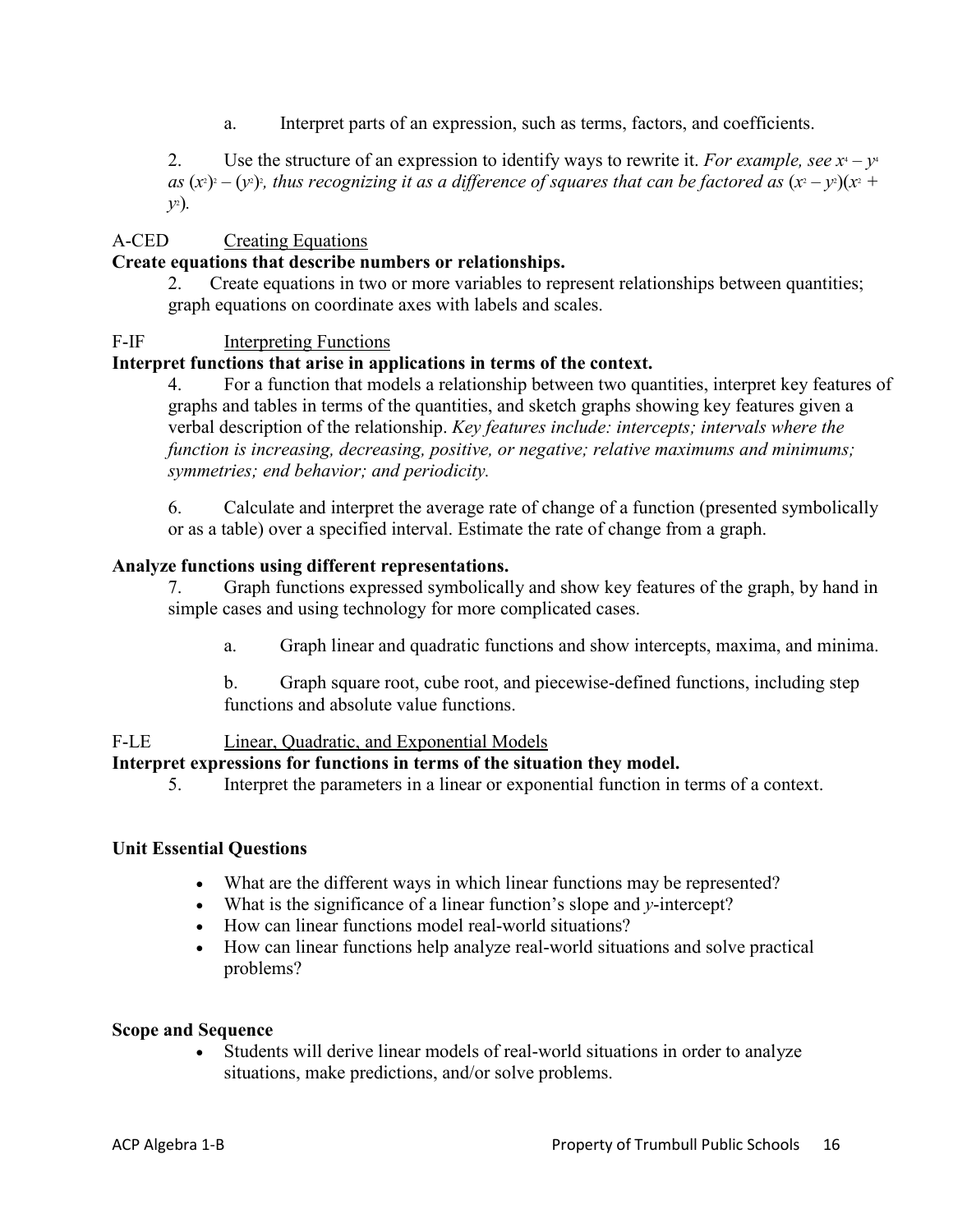- Analyzing situations will often take the form of identifying the real-world meaning of the slope and the *x*- and *y*-intercepts of a linear model.
- Making predictions will involve evaluating models for a given independent variable (given *x*, find *y*) and solving equations for the independent variable given the dependent variable (given  $y$ , find  $x$ ).
- Problem-solving will occur through the use of various representations: algebraic, tabular, graphic, and numeric.

#### **Assured Assessments**

Formative Assessment:

Each student will participate in at least one reflection/journal entry, exit slip, or formative performance task common to all Algebra 1-B teachers.

Summative Assessment:

Each student will take an end-of-unit assessment common to all teachers at the grade level.

#### **Resources**

Core

· Charles, Randall I., et al. *Algebra 1*. New York: Pearson, 2015. Print. o Sections 5-1, 5-3, 5-4, 5-5, 5-6

## **UNIT 5 Systems of Linear Equations**

**Time Allotment: Approximately 2 weeks**

**Unit Goals**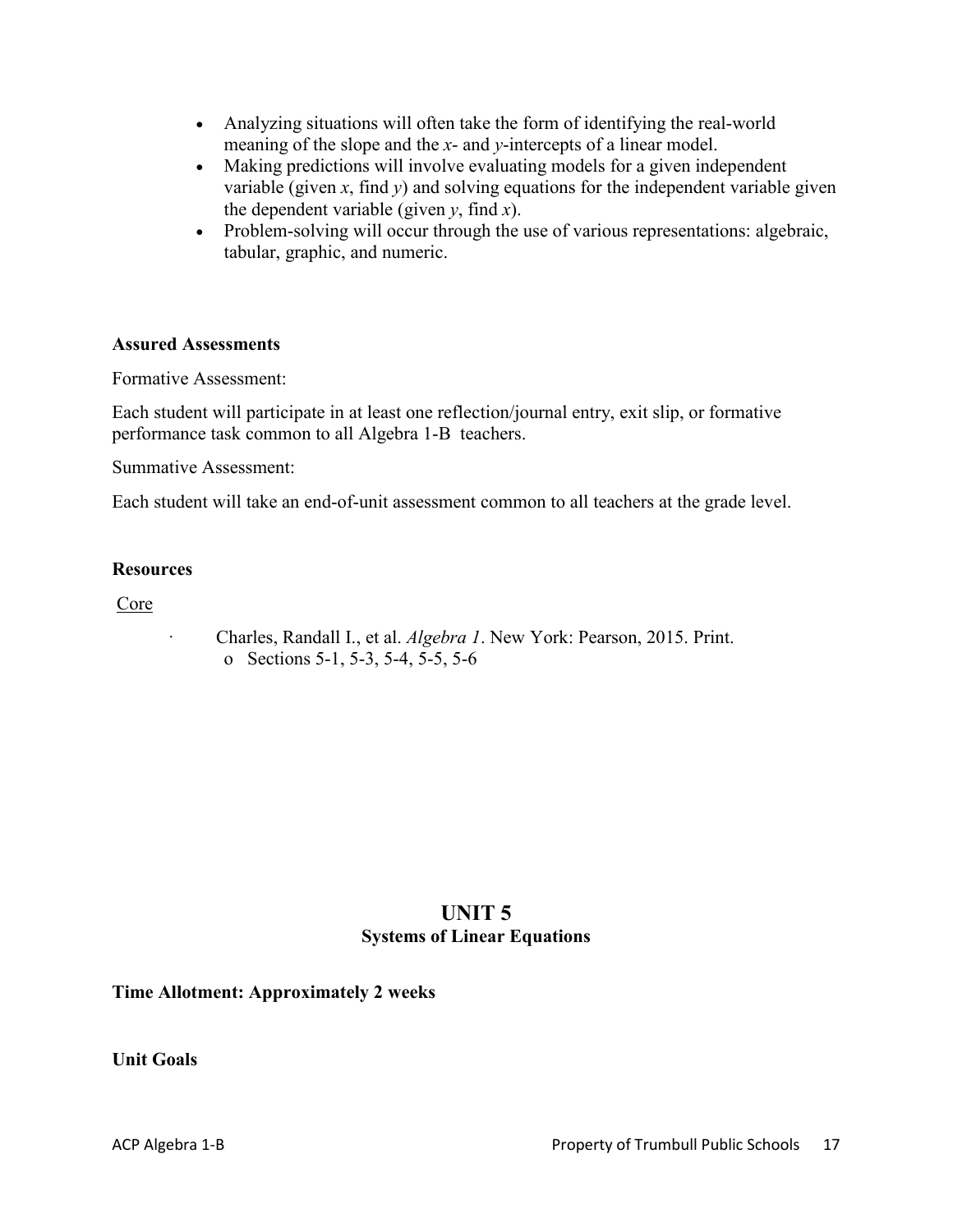At the completion of this unit, students will:

## N-Q Quantities

## **Reason quantitatively and use units to solve problems.**

2. Define appropriate quantities for the purpose of descriptive modeling.

3. Choose a level of accuracy appropriate to limitations on measurement when reporting quantities.

#### A-CED Creating Equations

#### **Create equations that describe numbers or relationships.**

3. Represent constraints by equations or inequalities, and by systems of equations and/or inequalities, and interpret solutions as viable or non-viable options in a modeling context. *For example, represent inequalities describing nutritional and cost constraints on combinations of different foods.*

## A-REI Reasoning with Equations and Inequalities

#### **Solve systems of equations.**

5. Prove that, given a system of two equations in two variables, replacing one equation by the sum of that equation and a multiple of the other produces a system with the same solutions.

6. Solve systems of linear equations exactly and approximately (e.g., with graphs), focusing on pairs of linear equations in two variables.

#### **Represent and solve equations and inequalities graphically.**

11. Explain why the *x*-coordinates of the points where the graphs of the equations  $y = f(x)$  and *y*  $= g(x)$  intersect are the solutions of the equation  $f(x) = g(x)$ ; find the solutions approximately, e.g., using technology to graph the functions, make table of values, or find successive approximations. Include cases where *f(x)* and/or *g(x)* are linear, polynomial, rational, absolute value, exponential, and logarithmic functions.

12. Graph the solutions to a linear inequality in two variables as a half-plane (excluding the boundary in the case of a strict inequality), and graph the solution set to a system of linear inequalities in two variables as the intersection of the corresponding half-planes.

## **Unit Essential Questions**

- What does the number of solutions (none, one, or infinite) of a system of linear equations represent?
- What are the advantages and disadvantages to solving a system of linear equations graphically versus algebraically?

#### **Scope and Sequence**

- Students will represent, compare, and analyze two linear equations, look for common solutions, and use this information to make choices between competing situations in real-world contexts.
- Students will solve systems of equations graphically, and algebraically.
- Students will explain what the solution of a system of linear equations represents in the contexts of various applications.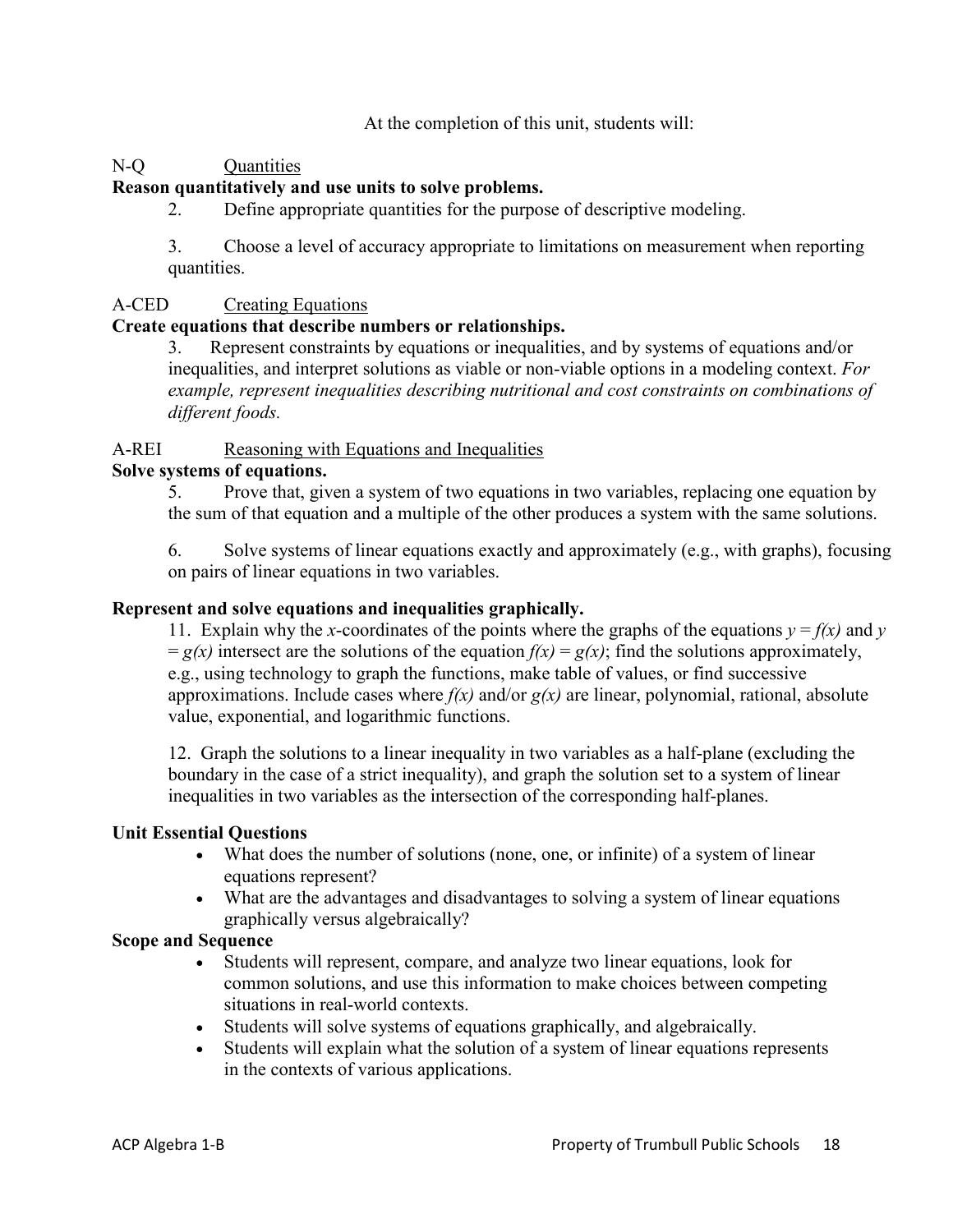• Students will explore the special cases of parallel lines (no solution) and identical lines (infinite solutions).

#### **Assured Assessments**

Formative Assessment:

Each student will participate in at least one reflection/journal entry, exit slip, or formative performance task common to all Algebra 1-B teachers.

Summative Assessment:

Each student will take an end-of-unit assessment common to all teachers at the grade level.

#### **Resources**

Core

· Charles, Randall I., et al. *Algebra 1*. New York: Pearson, 2015. Print. o Sections 6-1, 6-2, 6-3, 6-4

## **UNIT 6 System of Linear Equalities**

#### **Time Allotment: Approximately 1 week**

#### **Unit Goals**

At the completion of this unit, students will:

#### N-Q Quantities

## **Reason quantitatively and use units to solve problems.**

- 4. Define appropriate quantities for the purpose of descriptive modeling.
- 5. Choose a level of accuracy appropriate to limitations on measurement when reporting quantities.

#### A-CED Creating Equations

#### **Create equations that describe numbers or relationships.**

4. Represent constraints by equations or inequalities, and by systems of equations and/or inequalities, and interpret solutions as viable or non-viable options in a modeling context. *For*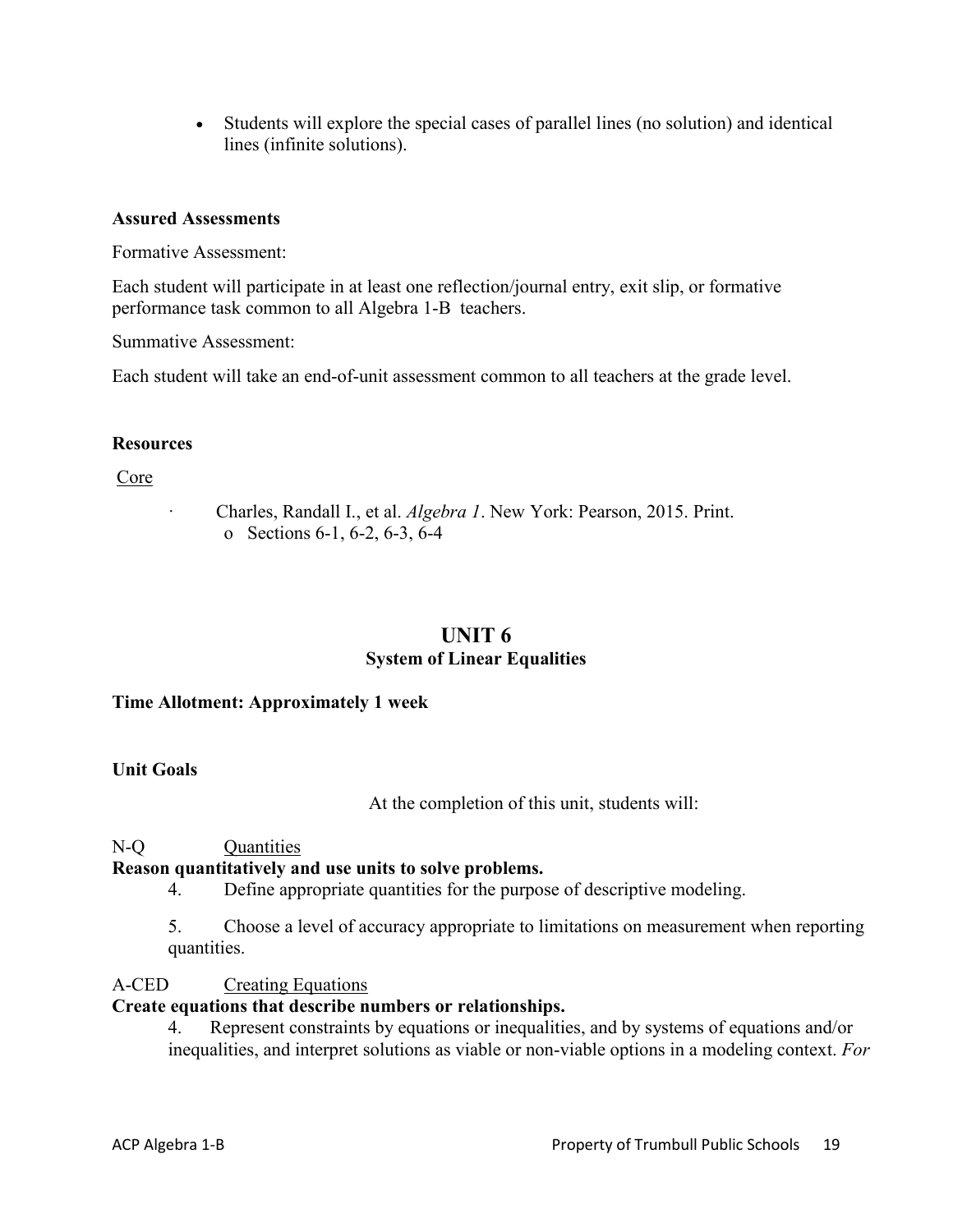*example, represent inequalities describing nutritional and cost constraints on combinations of different foods.*

## A-REI Reasoning with Equations and Inequalities

#### **Solve systems of equations.**

7. Prove that, given a system of two equations in two variables, replacing one equation by the sum of that equation and a multiple of the other produces a system with the same solutions.

8. Solve systems of linear equations exactly and approximately (e.g., with graphs), focusing on pairs of linear equations in two variables.

#### **Represent and solve equations and inequalities graphically.**

13. Explain why the *x*-coordinates of the points where the graphs of the equations  $y = f(x)$  and  $y = f(x)$  $= g(x)$  intersect are the solutions of the equation  $f(x) = g(x)$ ; find the solutions approximately, e.g., using technology to graph the functions, make table of values, or find successive approximations. Include cases where *f(x)* and/or *g(x)* are linear, polynomial, rational, absolute value, exponential, and logarithmic functions.

14. Graph the solutions to a linear inequality in two variables as a half-plane (excluding the boundary in the case of a strict inequality), and graph the solution set to a system of linear inequalities in two variables as the intersection of the corresponding half-planes.

#### **Unit Essential Questions**

- What does a solution to a linear inequality look like?
- What does the number of solutions of a system of linear inequalities represent?

#### **Scope and Sequence**

- Students will graph linear inequalities.
- Students will represent, compare, and analyze two linear inequalities, and look for common solutions.
- Students will explore the special cases of linear inequalities.

#### **Assured Assessments**

Formative Assessment:

Each student will participate in at least one reflection/journal entry, exit slip, or formative performance task common to all Algebra 1-B teachers.

Summative Assessment:

Each student will take an end-of-unit assessment common to all teachers at the grade level.

#### **Resources**

Core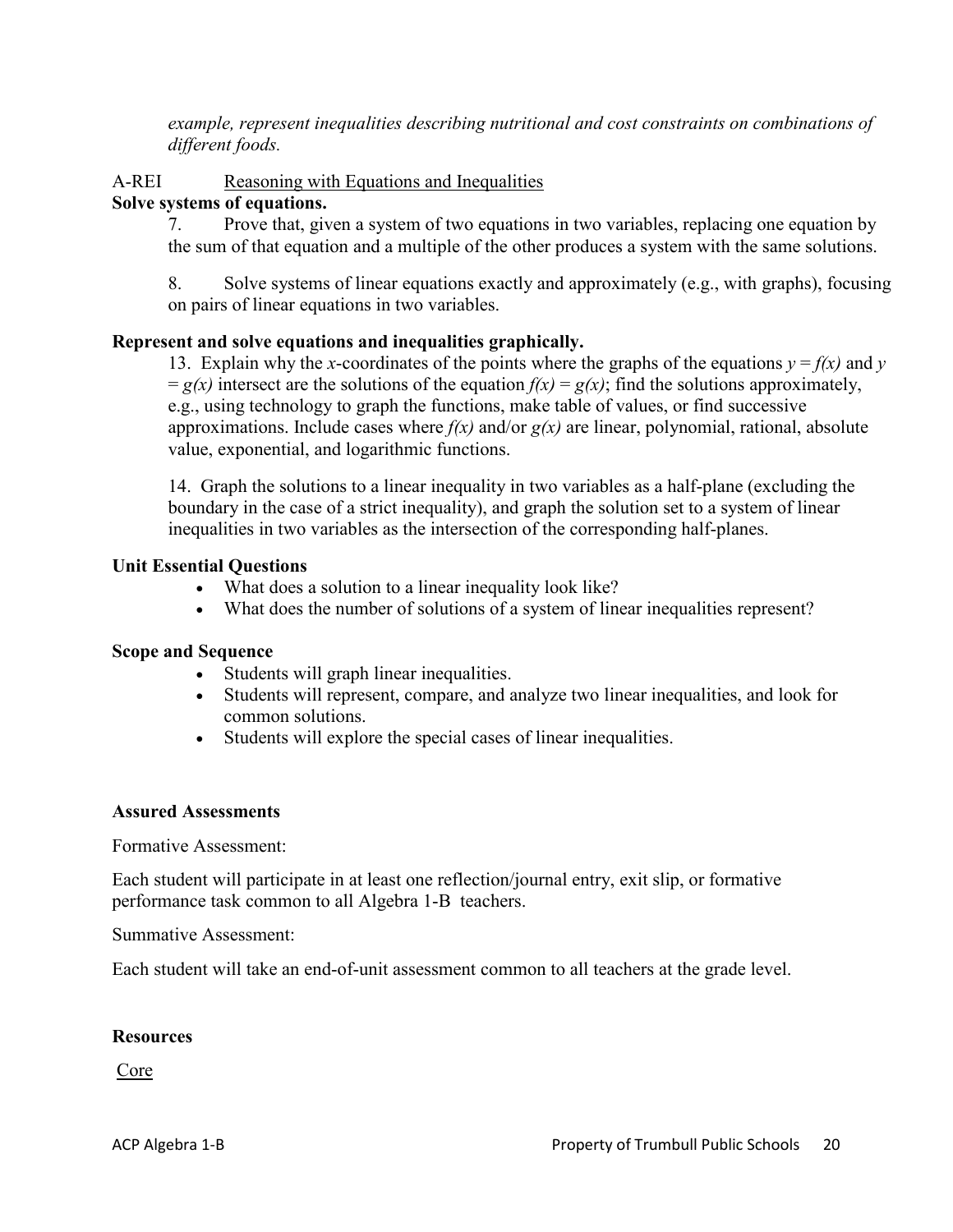· Charles, Randall I., et al. *Algebra 1*. New York: Pearson, 2015. Print. o Sections 6-5, 6-6

#### **Unit 7**

#### **Exponent Properties**

#### **Time Allotment: Approximately 1-2 weeks**

#### **Unit Goals**

At the completion of this unit, students will:

8.EE.1 Know and apply the properties of integer exponents to generate equivalent numerical expressions.

#### N-RN The Real Number System

#### **Extend the properties of exponents to rational exponents.**

1. Explain how the definition of the meaning of radical exponents follows from extending the properties of integer exponents to those values, allowing for a notation for radicals in terms of rational exponents. *For example, we define 51/3 to be the cube root of 5 because we want (51/3)3*  $=$  5<sup> $(1/3)3$ </sup> *to hold, so (5<sup>13</sup>)<sup>3</sup> must equal 5.* 

2. Rewrite expressions involving radicals and rational exponents using the properties of exponents.

#### **Unit Essential Questions**

• How can you simplify expressions using exponents?

#### **Scope and Sequence**

- Students will investigate properties of exponents including multiplying and dividing monomials.
- Students will explore the meaning of negative and zero exponents.

#### **Assured Assessments**

Formative Assessment:

Each student will participate in at least one reflection/journal entry, exit slip, or formative performance task common to all Algebra 1-B teachers.

Summative Assessment: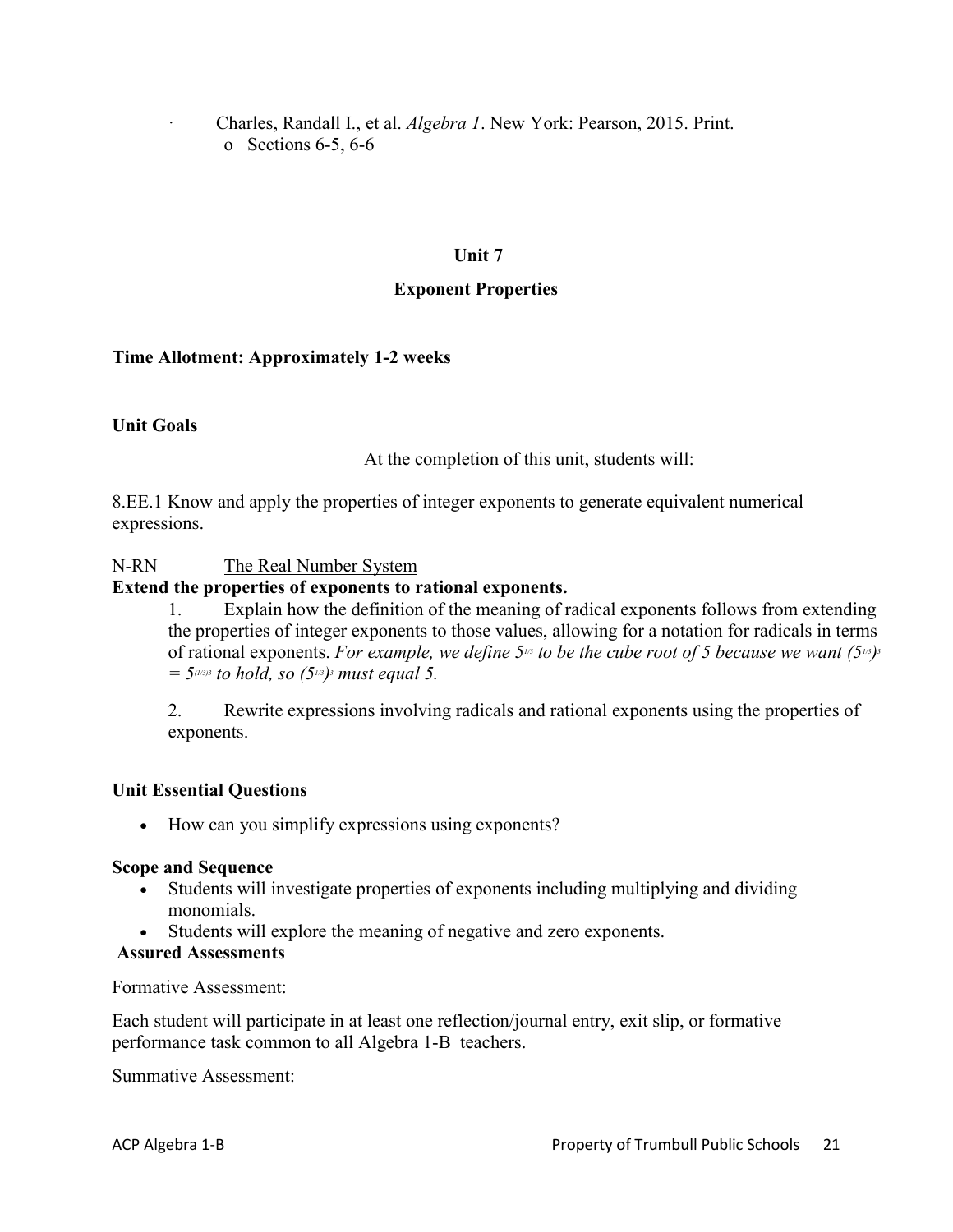Each student will take an end-of-unit assessment common to all teachers at the grade level.

#### **Resources**

Core

· Charles, Randall I., et al. *Algebra 1*. New York: Pearson, 2015. Print. o Sections 7-1, 7-2, 7-3, 7-4

#### **Unit 8**

#### **Exponential Functions**

#### **Time Allotment: Approximately 1-2 week**

#### **Unit Goals**

At the completion of this unit, students will:

#### A-SSE Seeing Structure in Expressions

#### **Interpret the structure of expressions.**

1. Interpret expressions that represent a quantity in terms of its context.

b. Interpret complicated expressions by viewing one or more of their parts as a single entity. *For example, interpret*  $P(1 + r)$  *as the product of P and a factor not depending on P.*

#### **Write expressions in equivalent forms to solve problems.**

3. Choose and produce an equivalent form of an expression to reveal and explain properties of the quantity represented by the expression.

c. Use the properties of exponents to transform expressions for exponential functions. *For example, the expression* 1.15 *can be rewritten as*  $(1.15)^{1/2} \approx 1.012^{12}$  *to reveal the approximate equivalent monthly interest rate if the annual rate is 15%.*

#### A-CED Creating Equations

#### **Create equations that describe numbers or relationships.**

2. Create equations in two or more variables to represent relationships between quantities; graph equations on coordinate axes with labels and scales.

3. Represent constraints by equations or inequalities, and by systems of equations and/or inequalities, and interpret solutions as viable or non-viable options in a modeling context. *For*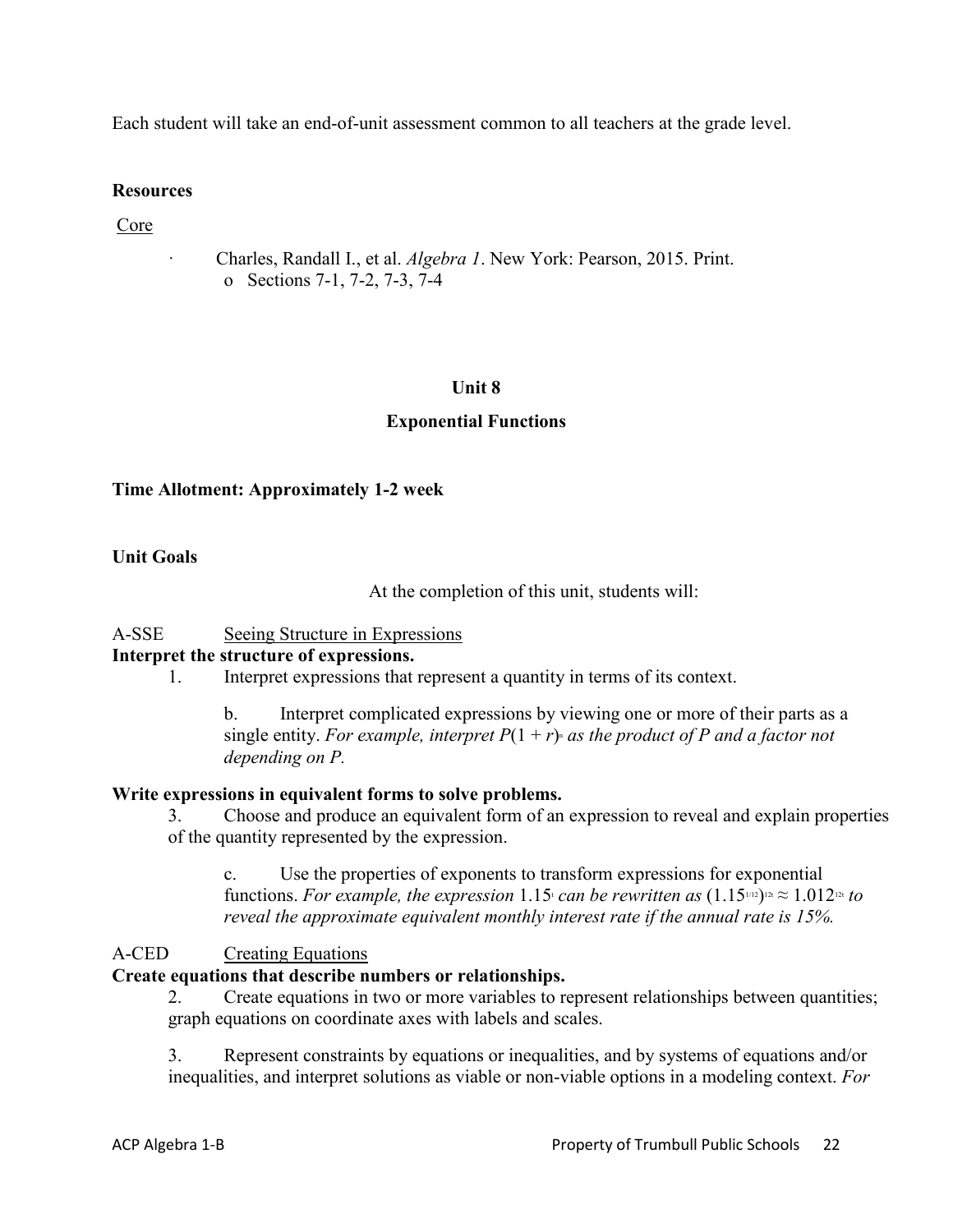*example, represent inequalities describing nutritional and cost constraints on combinations of different foods.*

#### A-REI Reasoning with Equations and Inequalities

#### **Represent and solve equations and inequalities graphically.**

10. Understand that the graph of an equation in two variables is the set of all its solutions plotted in the coordinate plane, often forming a curve (which could be a line).

#### F-BF Building Functions

#### **Build new functions from existing functions.**

3. Identify the effect on the graph of replacing  $f(x)$  by  $f(x) + k$ ,  $k f(x)$ ,  $f(kx)$ , and  $f(x + k)$  for specific values of *k* (both positive and negative); find the value of *k* given the graph. Experiment with cases and illustrate an explanation of the effects on the graph using technology. Include recognizing even and odd functions from their graphs and algebraic expressions for them.

#### F-LE Linear, Quadratic, and Exponential Models

#### **Interpret expressions for functions in terms of the situation they model.**

7. Interpret the parameters in a linear or exponential function in terms of a context.

#### **Unit Essential Questions**

- What characterizes exponential growth and decay?
- What are real-world models of exponential growth and decay?
- What are the limitations of exponential growth models?
- How can I differentiate an exponential model from a linear model given a realworld data set?

#### **Scope and Sequence**

- Students will derive exponential models of real-world situations in order to analyze situations, make predictions, and/or solve problems.
- Analyzing situations will often take the form of identifying the real-world meaning of the initial value and the growth/decay factor.
- Making predictions will involve evaluating models for a given independent variable (given *x*, find *y*).

#### **Assured Assessments**

Formative Assessment:

Each student will participate in at least one reflection/journal entry, exit slip, or formative performance task common to all Algebra 1-B teachers.

Summative Assessment:

Each student will take an end-of-unit assessment common to all teachers at the grade level.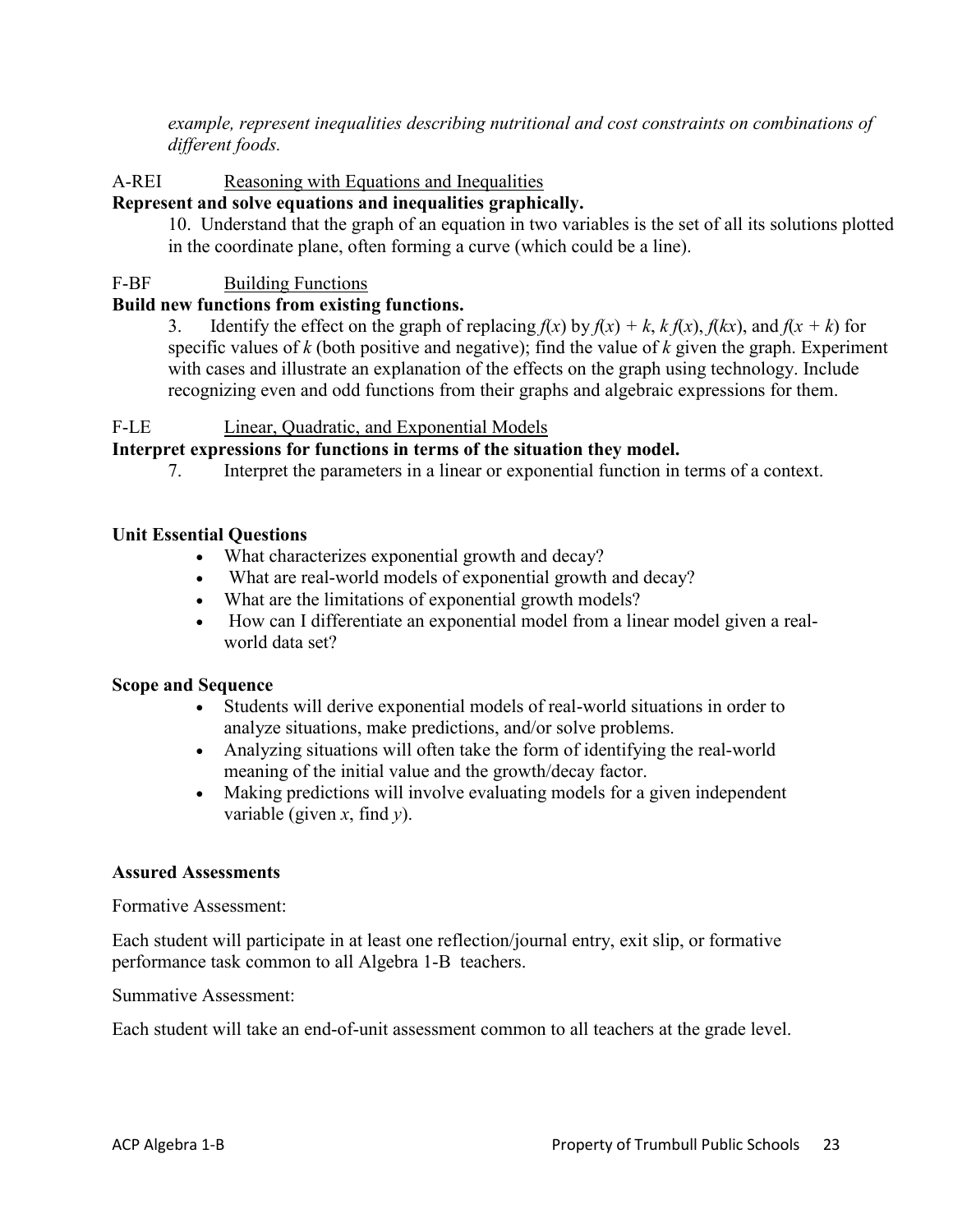#### **Resources**

Core

· Charles, Randall I., et al. *Algebra 1*. New York: Pearson, 2015. Print. o Sections 7-6, 7-7

#### **UNIT 9 Polynomials**

#### **Time Allotment: Approximately 2 weeks**

#### **Unit Goals**

At the completion of this unit, students will:

#### A-SSE Seeing Structure in Expressions

#### **Interpret the structure of expressions.**

- 1. Interpret expressions that represent a quantity in terms of its context.
	- a. Interpret parts of an expression, such as terms, factors, and coefficients.

b. Interpret complicated expressions by viewing one or more of their parts as a single entity. *For example, interpret*  $P(1 + r)$  *as the product of P and a factor not depending on P.*

2. Use the structure of an expression to identify ways to rewrite it. *For example, see*  $x^4 - y^4$ as  $(x^2) - (y^2)$ ; thus recognizing it as a difference of squares that can be factored as  $(x^2 - y^2)(x^2 + y^2)$ *y*2 )*.*

#### A-APR Arithmetic with Polynomials and Rational Expressions

#### **Perform arithmetic operations on polynomials.**

1. Understand that polynomials form a system analogous to the integers, namely, they are closed under the operations of addition, subtraction, and multiplication; add, subtract, and multiply polynomials.

#### **Unit Essential Questions**

• Can two algebraic expressions that appear to be different be equivalent?

#### **Scope and Sequence**

- Students will identify polynomials by number of terms and degree.
- Students will learn to add, subtract, and multiply polynomials.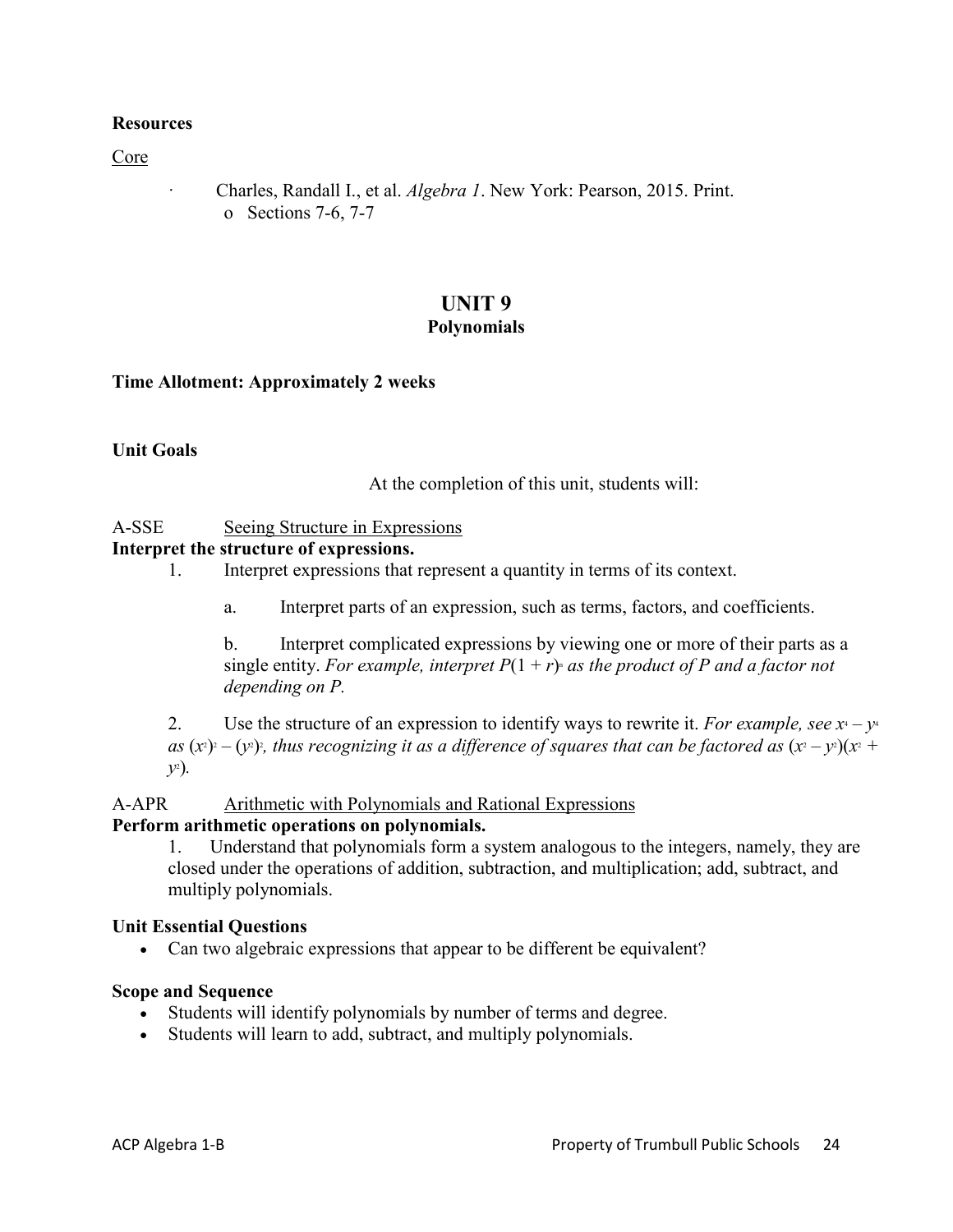#### **Assured Assessments**

Formative Assessment:

Each student will participate in at least one reflection/journal entry, exit slip, or formative performance task common to all Algebra 1-B teachers.

Summative Assessment:

Each student will take an end-of-unit assessment common to all teachers at the grade level.

#### **Resources**

Core

· Charles, Randall I., et al. *Algebra 1*. New York: Pearson, 2015. Print. o Sections 8-1, 8-2, 8-3, 8-4

# **UNIT 10**

## **Factoring**

#### **Time Allotment: Approximately 3 weeks**

#### **Unit Goals**

At the completion of this unit, students will:

A-SSE Seeing Structure in Expressions

#### **Interpret the structure of expressions.**

- 3. Interpret expressions that represent a quantity in terms of its context.
	- c. Interpret parts of an expression, such as terms, factors, and coefficients.

d. Interpret complicated expressions by viewing one or more of their parts as a single entity. *For example, interpret*  $P(1 + r)$  *as the product of P and a factor not depending on P.*

4. Use the structure of an expression to identify ways to rewrite it. *For example, see*  $x^4 - y^4$ as  $(x^2) - (y^2)$ ; thus recognizing it as a difference of squares that can be factored as  $(x^2 - y^2)(x^2 + y^2)$ *y*2 )*.*

#### **Write expressions in equivalent forms to solve problems.**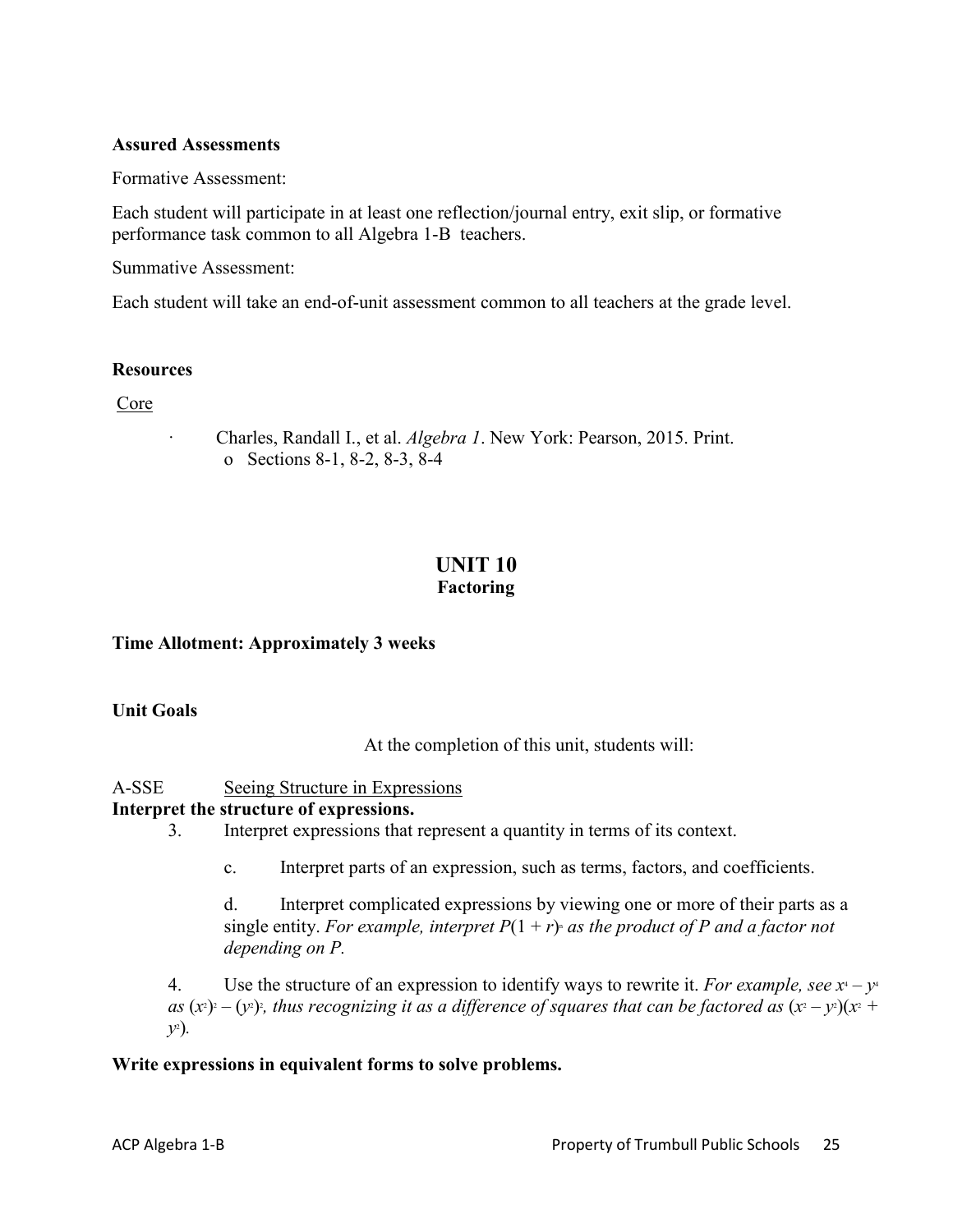5. Choose and produce an equivalent form of an expression to reveal and explain properties of the quantity represented by the expression.

#### A-APR Arithmetic with Polynomials and Rational Expressions

#### **Perform arithmetic operations on polynomials.**

2. Understand that polynomials form a system analogous to the integers, namely, they are closed under the operations of addition, subtraction, and multiplication; add, subtract, and multiply polynomials.

#### **Unit Essential Questions**

• How is the factoring of polynomials related to the multiplication of polynomials?

#### **Scope and Sequence**

- Students will identify and factor the GCF from polynomials.
- Students will factor specials cases including binomials (difference of squares)
- Students will factor trinomials.
- Students will factor by grouping.

#### **Assured Assessments**

Formative Assessment:

Each student will participate in at least one reflection/journal entry, exit slip, or formative performance task common to all Algebra 1-B teachers.

Summative Assessment:

Each student will take an end-of-unit assessment common to all teachers at the grade level.

## **Resources**

Core

· Charles, Randall I., et al. *Algebra 1*. New York: Pearson, 2015. Print. o Sections 8-2, 8-5, 8-6, 8-7, 8-8

## **Unit 11 Radicals**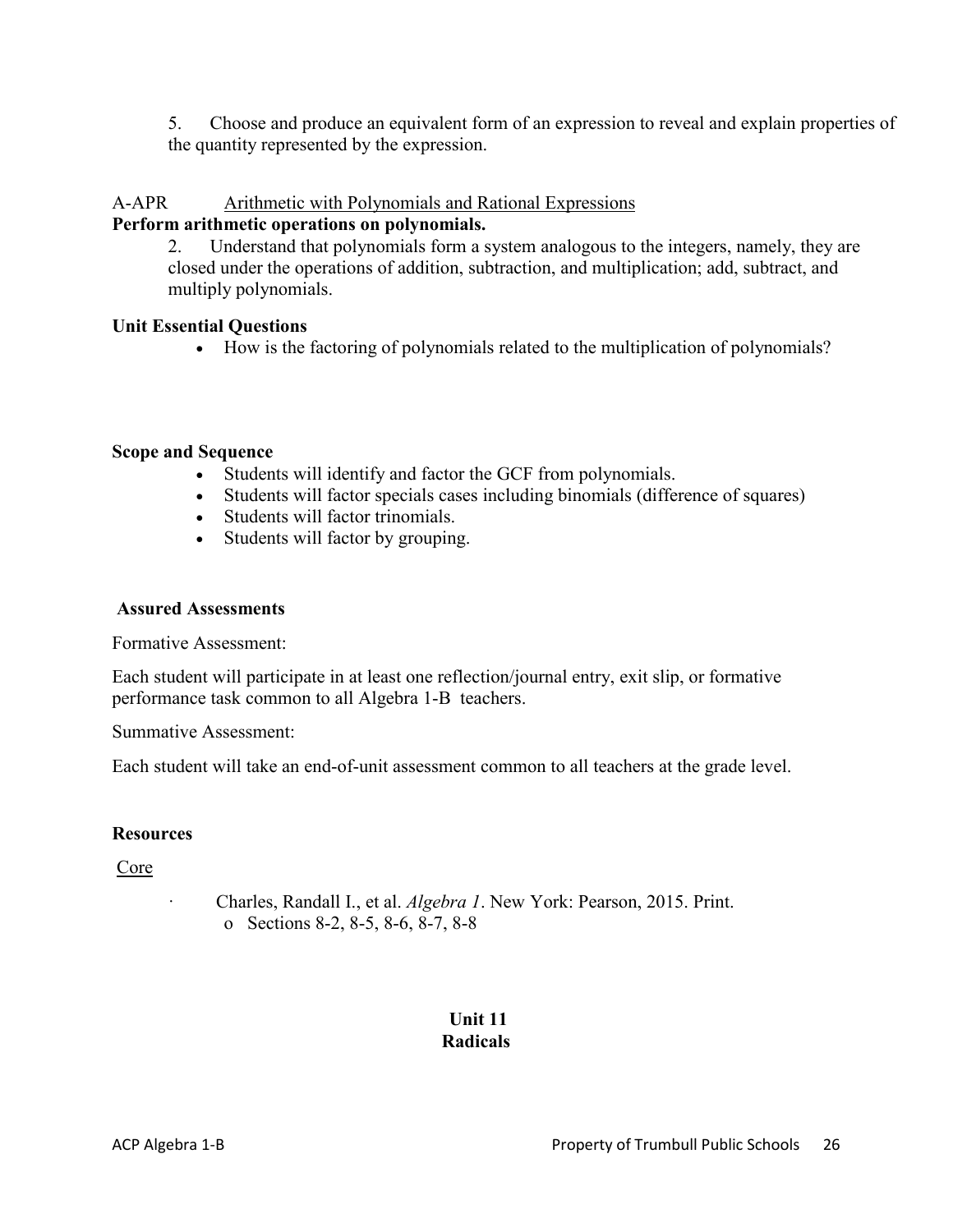#### **Time Allotment: Approximately 2.5 weeks**

#### **Unit Goals**

At the completion of this unit, students will:

#### N-RN The Real Number System

#### **Extend the properties of exponents to rational exponents.**

3. Explain how the definition of the meaning of radical exponents follows from extending the properties of integer exponents to those values, allowing for a notation for radicals in terms of rational exponents. *For example, we define 51/3 to be the cube root of 5 because we want (51/3)3*  $=$  5<sup> $(1/3)3$ </sup> *to hold, so (5<sup>13</sup>)<sup>3</sup> must equal 5.* 

4. Rewrite expressions involving radicals and rational exponents using the properties of exponents.

#### **Unit Essential Questions**

• How can I simplify a radical expression?

#### **Scope and Sequence**

- Students will simplify radical expressions involving square roots.
- Students will simplify radical expressions, including those with variables.
- Students will add, subtract and multiply radical expressions.

#### **Assured Assessments**

Formative Assessment:

Each student will participate in at least one reflection/journal entry, exit slip, or formative performance task common to all Algebra 1-B teachers.

Summative Assessment:

Each student will take an end-of-unit assessment common to all teachers at the grade level.

#### **Resources**

Core

· Charles, Randall I., et al. *Algebra 1*. New York: Pearson, 2015. Print. o Sections 10-2, 10-3

## **UNIT 12 Solving Quadratics**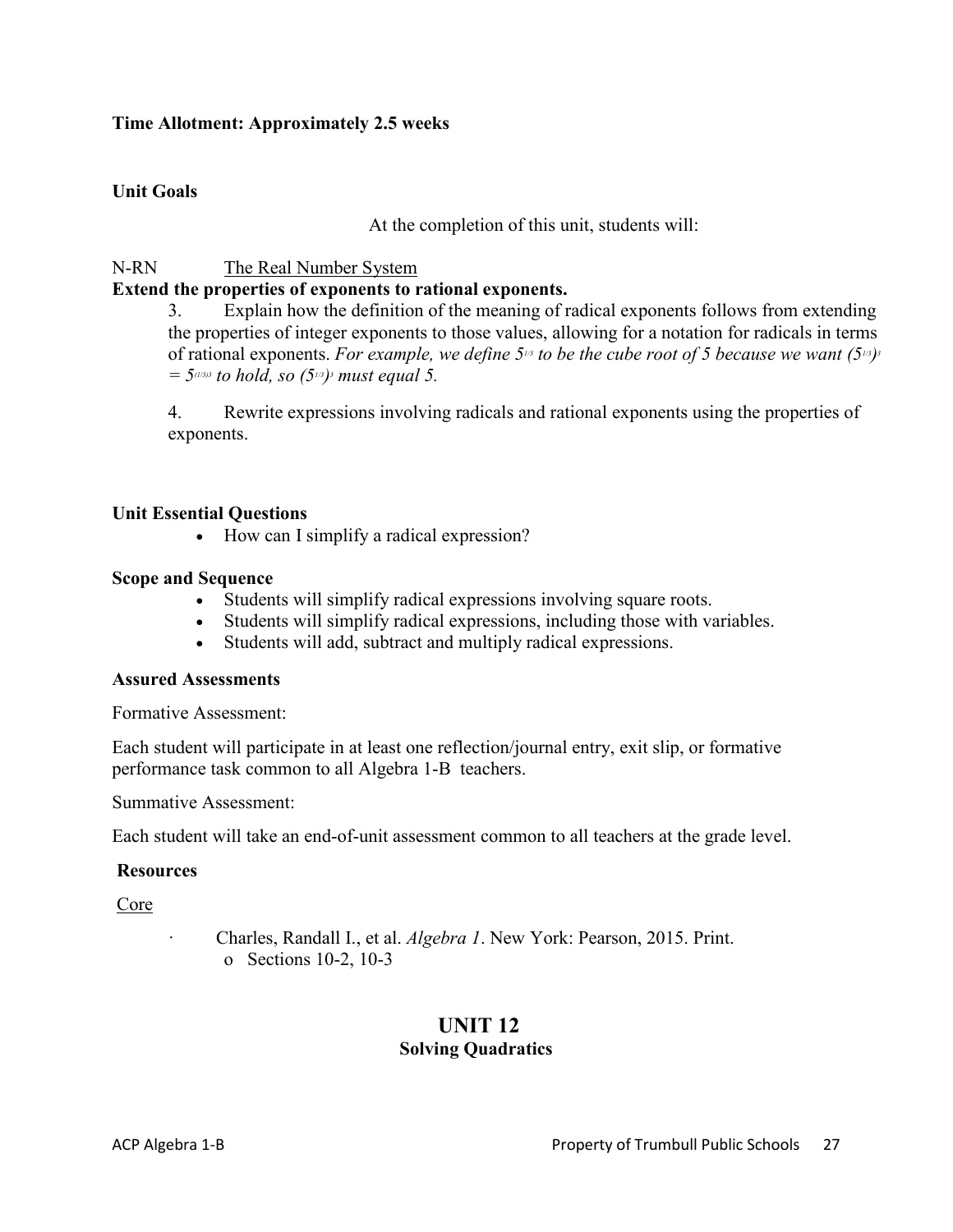#### **Time Allotment: Approximately 3 weeks**

## **Unit Goals**

At the completion of this unit, students will:

## A-SSE Seeing Structure in Expressions

## **Interpret the structure of expressions.**

6. Interpret expressions that represent a quantity in terms of its context.

e. Interpret parts of an expression, such as terms, factors, and coefficients.

f. Interpret complicated expressions by viewing one or more of their parts as a single entity. *For example, interpret*  $P(1 + r)$  *as the product of P and a factor not depending on P.*

7. Use the structure of an expression to identify ways to rewrite it. *For example, see*  $x^4 - y^4$ as  $(x^2) - (y^2)$ ; thus recognizing it as a difference of squares that can be factored as  $(x^2 - y^2)(x^2 + y^2)$ *y*2 )*.*

#### **Write expressions in equivalent forms to solve problems.**

8. Choose and produce an equivalent form of an expression to reveal and explain properties of the quantity represented by the expression.

a. Factor a quadratic expression to reveal the zeros of the function it defines.

b. Complete the square in a quadratic expression to reveal the maximum or minimum value of the function it defines.

#### A-APR Arithmetic with Polynomials and Rational Expressions

#### **Perform arithmetic operations on polynomials.**

3. Understand that polynomials form a system analogous to the integers, namely, they are closed under the operations of addition, subtraction, and multiplication; add, subtract, and multiply polynomials.

#### **Understand the relationship between zeros and factors of polynomials.**

3. Identify zeros of polynomials when suitable factorizations are available, and use the zeros to construct a rough graph of the function defined by the polynomial.

## **Unit Essential Questions**

• How do I choose the best method for solving a quadratic equation?

#### **Scope and Sequence**

• Students will explore the zero product property.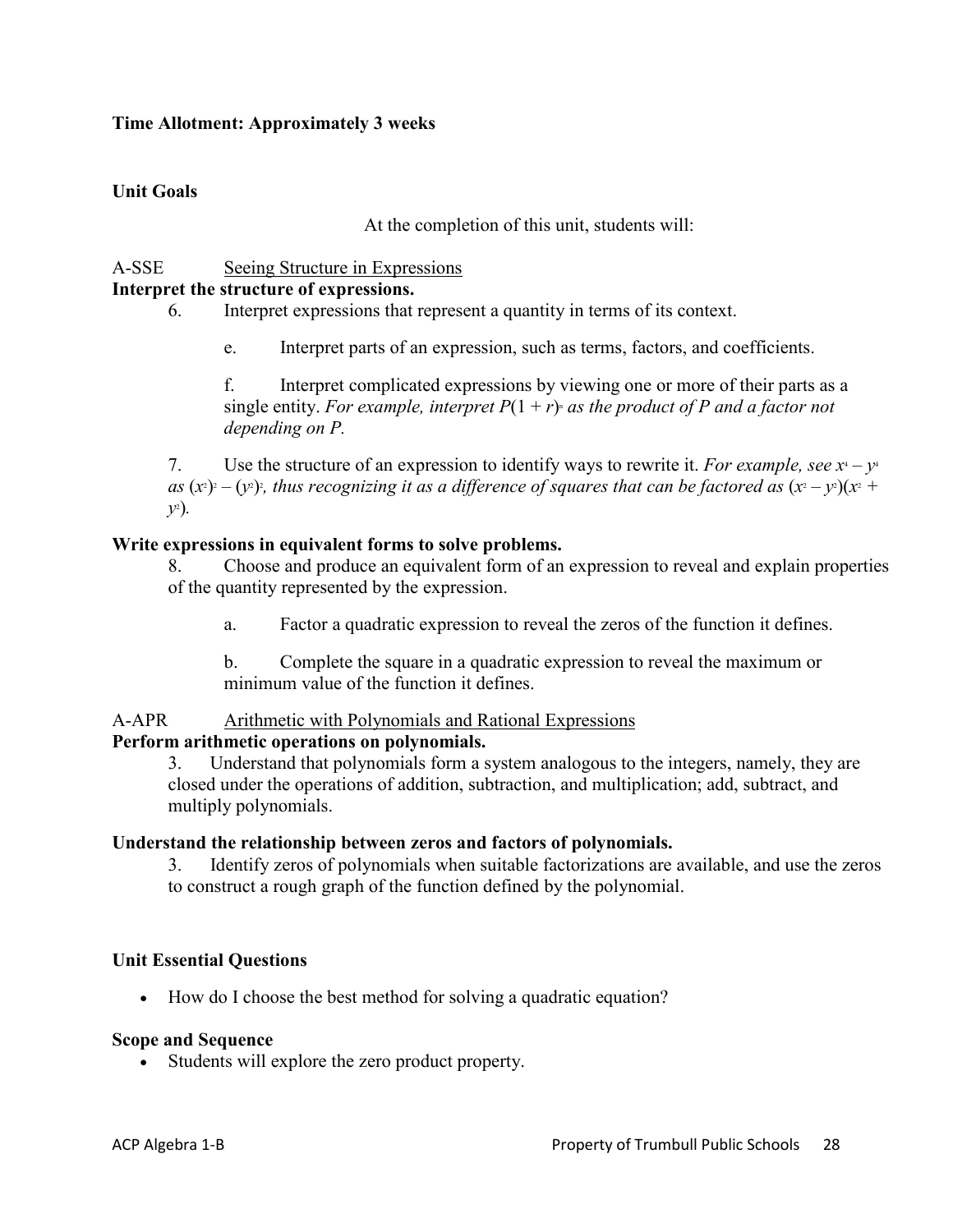- Students will solve quadratics by factoring, the quadratic formula, and the square root property.
- Students will understand how to leave solutions in exact and approximated forms.

#### **Assured Assessments**

Formative Assessment:

Each student will participate in at least one reflection/journal entry, exit slip, or formative performance task common to all Algebra 1-B teachers.

Summative Assessment:

Each student will take an end-of-unit assessment common to all teachers at the grade level.

#### **Resources**

Core

· Charles, Randall I., et al. *Algebra 1*. New York: Pearson, 2015. Print. o Sections 9-3, 9-4, & 9-6

## **UNIT 13 Graphing Quadratic Functions**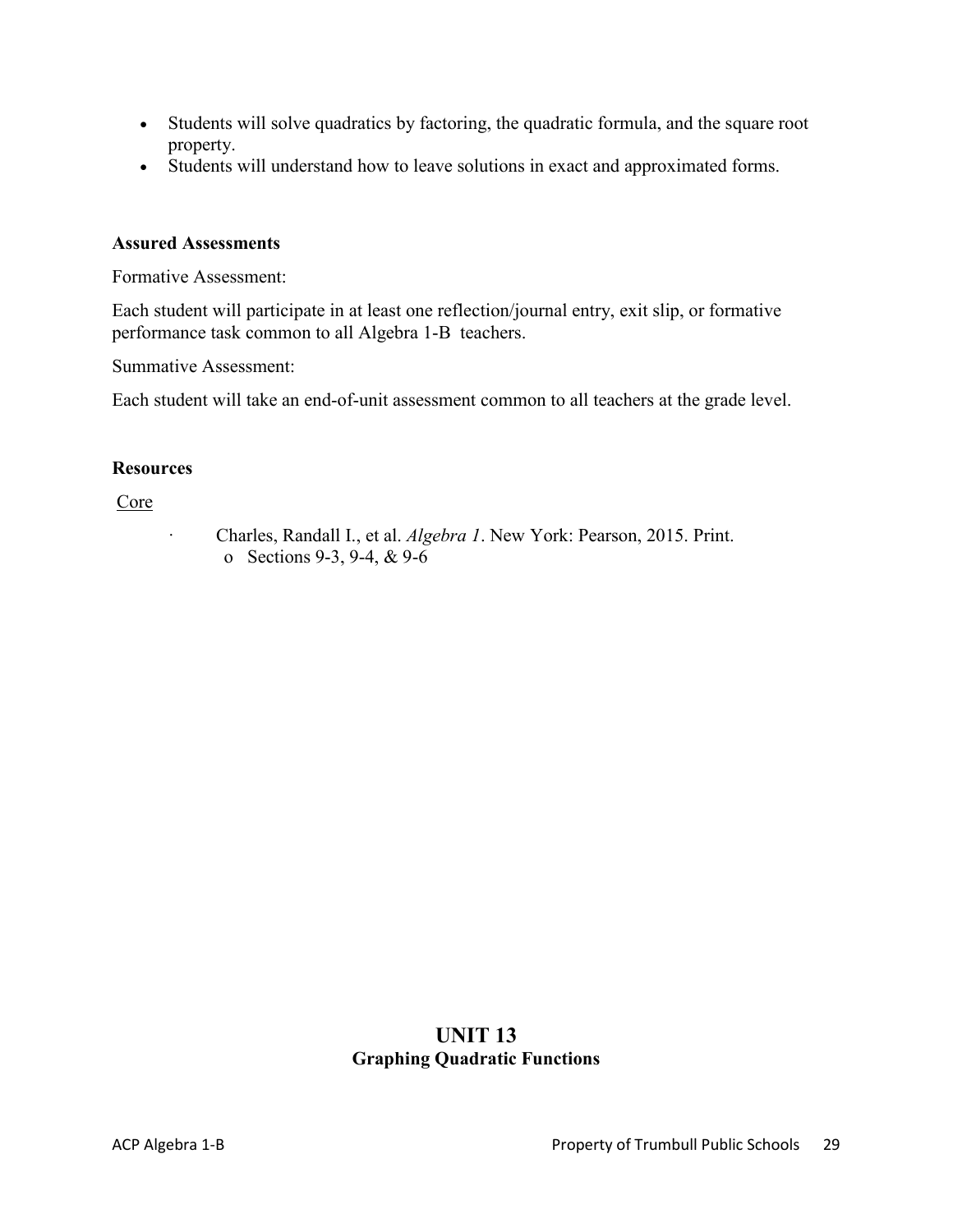#### **Time Allotment: Approximately 2 weeks**

## **Unit Goals**

At the completion of this unit, students will:

## A-SSE Seeing Structure in Expressions

## **Interpret the structure of expressions.**

9. Interpret expressions that represent a quantity in terms of its context.

g. Interpret parts of an expression, such as terms, factors, and coefficients.

h. Interpret complicated expressions by viewing one or more of their parts as a single entity. *For example, interpret*  $P(1 + r)$  *as the product of P and a factor not depending on P.*

10. Use the structure of an expression to identify ways to rewrite it. *For example, see*  $x^4 - y^4$  *as*  $(x^2)^2 - (y^2)$ , thus recognizing it as a difference of squares that can be factored as  $(x^2 - y^2)(x^2 + y^2)$ .

#### **Write expressions in equivalent forms to solve problems.**

11. Choose and produce an equivalent form of an expression to reveal and explain properties of the quantity represented by the expression.

c. Factor a quadratic expression to reveal the zeros of the function it defines.

d. Complete the square in a quadratic expression to reveal the maximum or minimum value of the function it defines.

#### A-APR Arithmetic with Polynomials and Rational Expressions

#### **Perform arithmetic operations on polynomials.**

4. Understand that polynomials form a system analogous to the integers, namely, they are closed under the operations of addition, subtraction, and multiplication; add, subtract, and multiply polynomials.

#### **Understand the relationship between zeros and factors of polynomials.**

4. Identify zeros of polynomials when suitable factorizations are available, and use the zeros to construct a rough graph of the function defined by the polynomial.

## A-CED Creating Equations

## **Create equations that describe numbers or relationships.**

1. Create equations and inequalities in one variable and use them to solve problems. Include equations arising from linear and quadratic functions, and simple rational and exponential functions.

2. Create equations in two or more variables to represent relationships between quantities; graph equations on coordinate axes with labels and scales.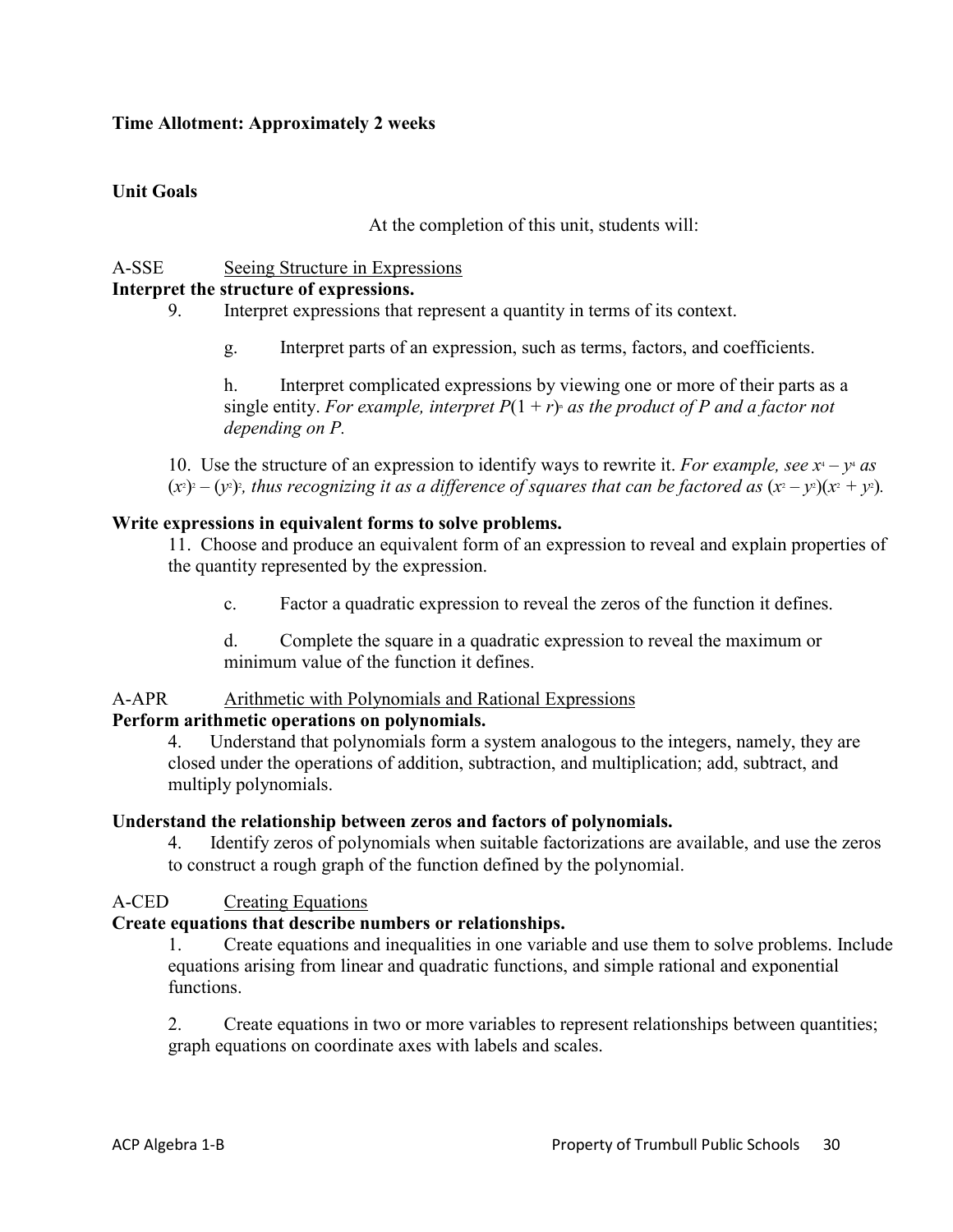3. Represent constraints by equations or inequalities, and by systems of equations and/or inequalities, and interpret solutions as viable or non-viable options in a modeling context. *For example, represent inequalities describing nutritional and cost constraints on combinations of different foods.*

4. Rearrange formulas to highlight a quantity of interest, using the same reasoning as in solving equations. For example, rearrange Ohm's law  $V = IR$  to highlight resistance R.

## F-IF Interpreting Functions

## **Interpret functions that arise in applications in terms of the context.**

4. For a function that models a relationship between two quantities, interpret key features of graphs and tables in terms of the quantities, and sketch graphs showing key features given a verbal description of the relationship. *Key features include: intercepts; intervals where the function is increasing, decreasing, positive, or negative; relative maximums and minimums; symmetries; end behavior; and periodicity.*

5. Relate the domain of a function to its graph and, where applicable, to the quantitative relationship it describes. *For example, if the function h(n) gives the number of person-hours it takes to assemble n engines in a factory, then the positive integers would be an appropriate domain for the function.*

## F-LE Linear, Quadratic, and Exponential Models

## **Construct and compare linear, quadratic, and exponential models and solve problems.**

1. Distinguish between situations that can be modeled with linear functions and with exponential functions.

a. Prove that linear functions grow by equal differences over equal intervals, and that exponential functions grow by equal factors over equal intervals.

b. Recognize situations in which one quantity changes at a constant rate per unit interval relative to another.

c. Recognize situations in which a quantity grows or decays by a constant percent rate per unit interval relative to another.

2. Construct linear and exponential functions, including arithmetic and geometric sequences, given a graph, a description of a relationship, or two input-output pairs (include reading these from a table).

3. Observe using graphs and tables that a quantity increasing exponentially eventually exceeds a quantity increasing linearly, quadratically, or (more generally) as a polynomial function.

4. For exponential models, express as a logarithm the solution to  $ab<sup>a</sup> = d$  where a, c, and d are numbers and the base *b* is 2, 10, or *e*; evaluate the logarithm using technology.

## **Unit Essential Questions**

• What can the intercepts, vertex (maximum or minimum) and other features of a quadratic function tell me about real-world relationships?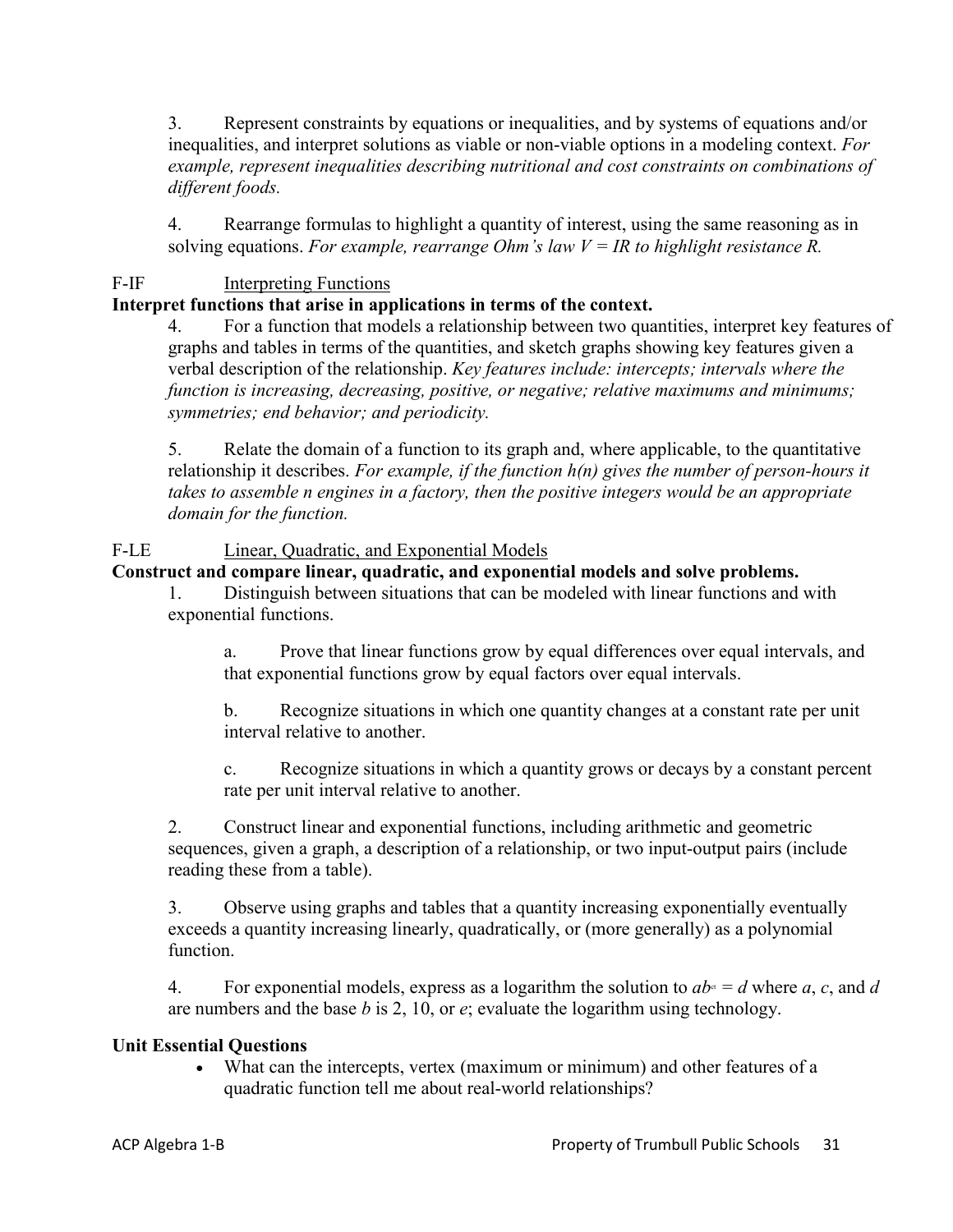• How can technology support investigation of and experimentation with the ways that parameters affect functions?

#### **Scope and Sequence**

- Students will graph quadratics
- Students will find x-intercepts of quadratics algebraically and graphically.
- Students will find the vertex and axis of symmetry algebraically and graphically.
- Students will utilize their graphing calculators to graph quadratic equations.
- Students will explore the many applications of quadratics in everyday life.

#### **Assured Assessments**

Formative Assessment:

Each student will participate in at least one reflection/journal entry, exit slip, or formative performance task common to all Algebra 1-B teachers.

Summative Assessment:

Each student will take an end-of-unit assessment common to all teachers at the grade level.

#### **Resources**

Core

· Charles, Randall I., et al. *Algebra 1*. New York: Pearson, 2015. Print. o Sections 9-1, 9-2, 9-3

## **UNIT 14 Statistics**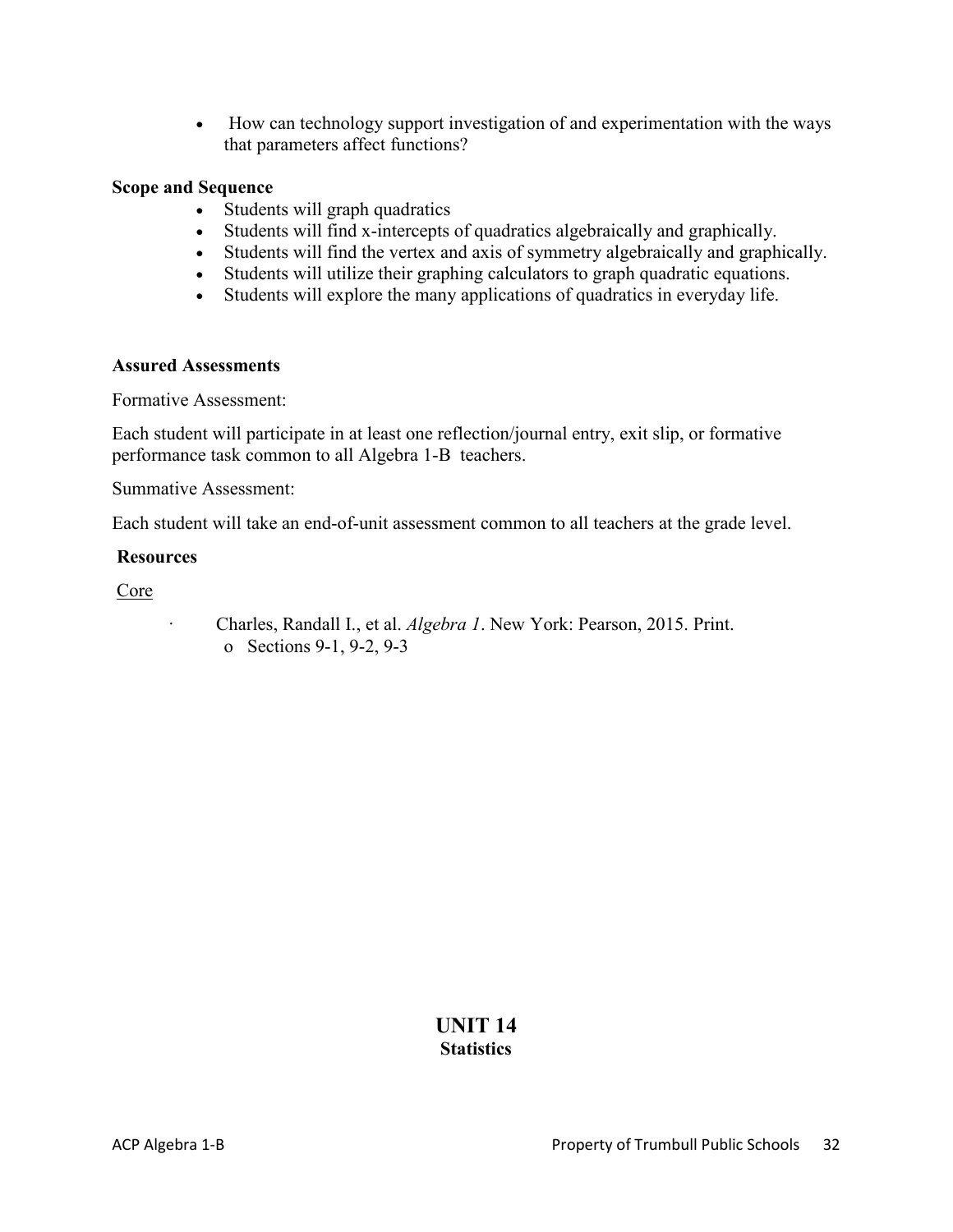## **Time Allotment: Approximately 2 weeks (time permitting)**

## **Unit Goals**

At the completion of this unit, students will:

## N-Q Quantities

## **Reason quantitatively and use units to solve problems.**

1. Use units as a way to understand problems and to guide the solution of multi-step problems; choose and interpret units consistently in formulas; choose and interpret the scale and the origin in graphs and data displays.

2. Define appropriate quantities for the purpose of descriptive modeling.

## S-ID Interpreting Categorical and Quantitative Data

## **Summarize, represent, and interpret data on a single count or measurement variable.**

1. Represent data with plots on the real number line (dot plots, histograms, and box plots).

2. Use statistics appropriate to the shape of the data distribution to compare center (median, mean) and spread (interquartile range, standard deviation) of two or more different data sets.

3. Interpret differences in shape, center, and spread in the context of the data sets, accounting for possible effects of extreme data points (outliers).

4. Use the mean and standard deviation of a data set to fit it to a normal distribution and to estimate population percentages. Recognize that there are data sets for which such a procedure is not appropriate. Use calculators, spreadsheets, and tables to estimate areas under the normal curve.

## **Interpret linear models.**

7. Interpret the slope (rate of change) and the intercept (constant term) of a linear model in the context of the data.

- 8. Compute (using technology) and interpret the correlation coefficient of a linear fit.
- 9. Distinguish between correlation and causation.

## **Summarize, represent, and interpret data on two categorical and quantitative variables.**

5. Summarize categorical data for two categories in two-way frequency tables. Interpret relative frequencies in the context of the data (including joint, marginal, and conditional relative frequencies). Recognize possible associations and trends in the data.

## **Unit Essential Questions**

- How can I make predictions and informed decisions based on current numerical information?
- What are the advantages and disadvantages to analyzing data by hand versus by using technology?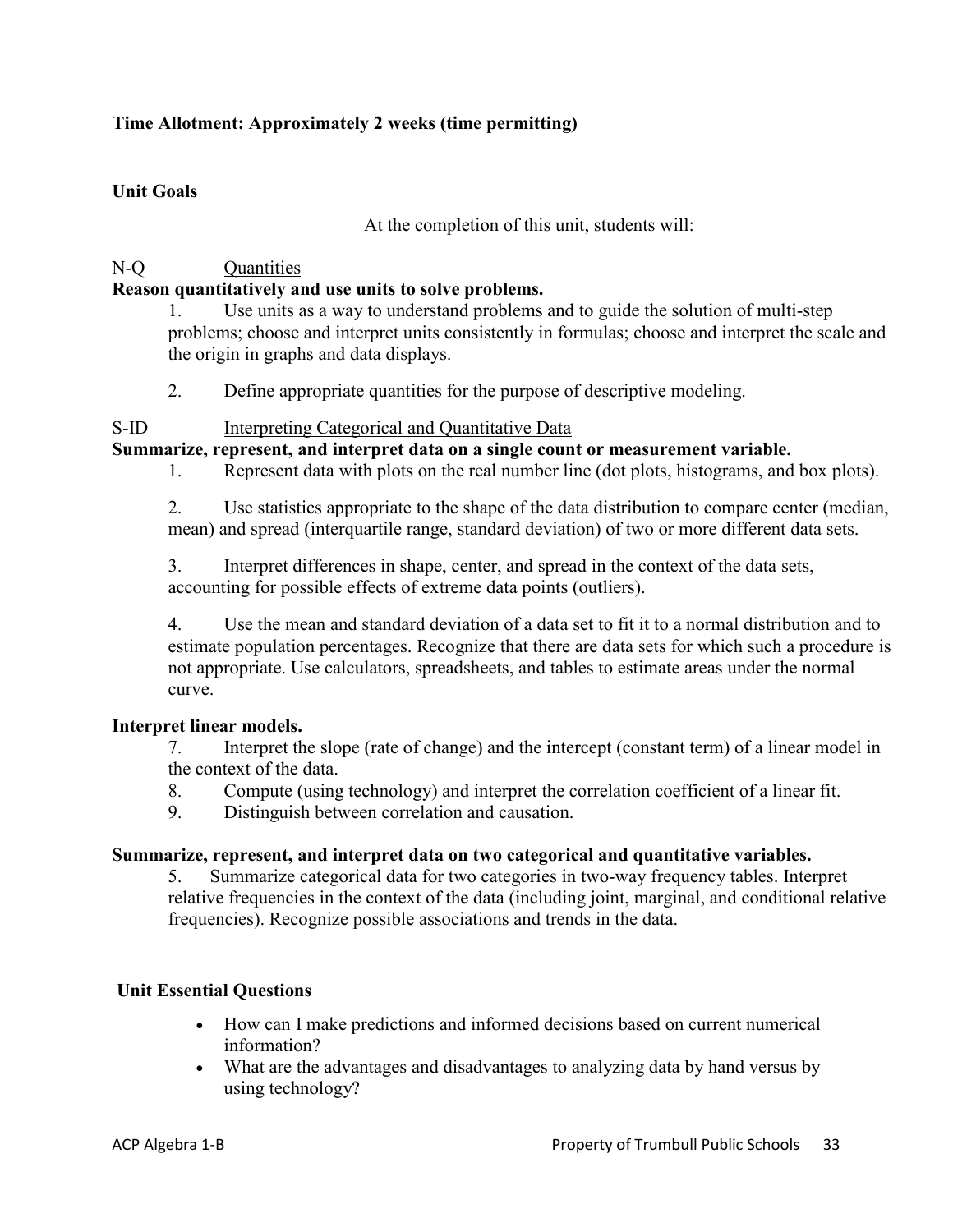• What is the potential impact of making a decision from data that contains one or more outliers?

#### **Scope and Sequence**

- Students will explore measures of central tendency and spread and displays of one-variable data, including box-and-whisker plots.
- Students will use the five-number summary to create box-and-whisker plots and identify outliers.
- Students will be introduced to using the STAT menu on the graphing calculator.

#### **Assured Assessments**

Formative Assessment:

Each student will participate in at least one reflection/journal entry, exit slip, or formative performance task common to all Algebra 1-B teachers.

Summative Assessment:

Each student will take an end-of-unit assessment common to all teachers at the grade level.

#### **Resources**

Core

· Charles, Randall I., et al. *Algebra 1*. New York: Pearson, 2015. Print.

o Sections 12-2, 12-3,12-4, 5-7

## **COURSE CREDIT**

One credit in Mathematics One class period daily for a full year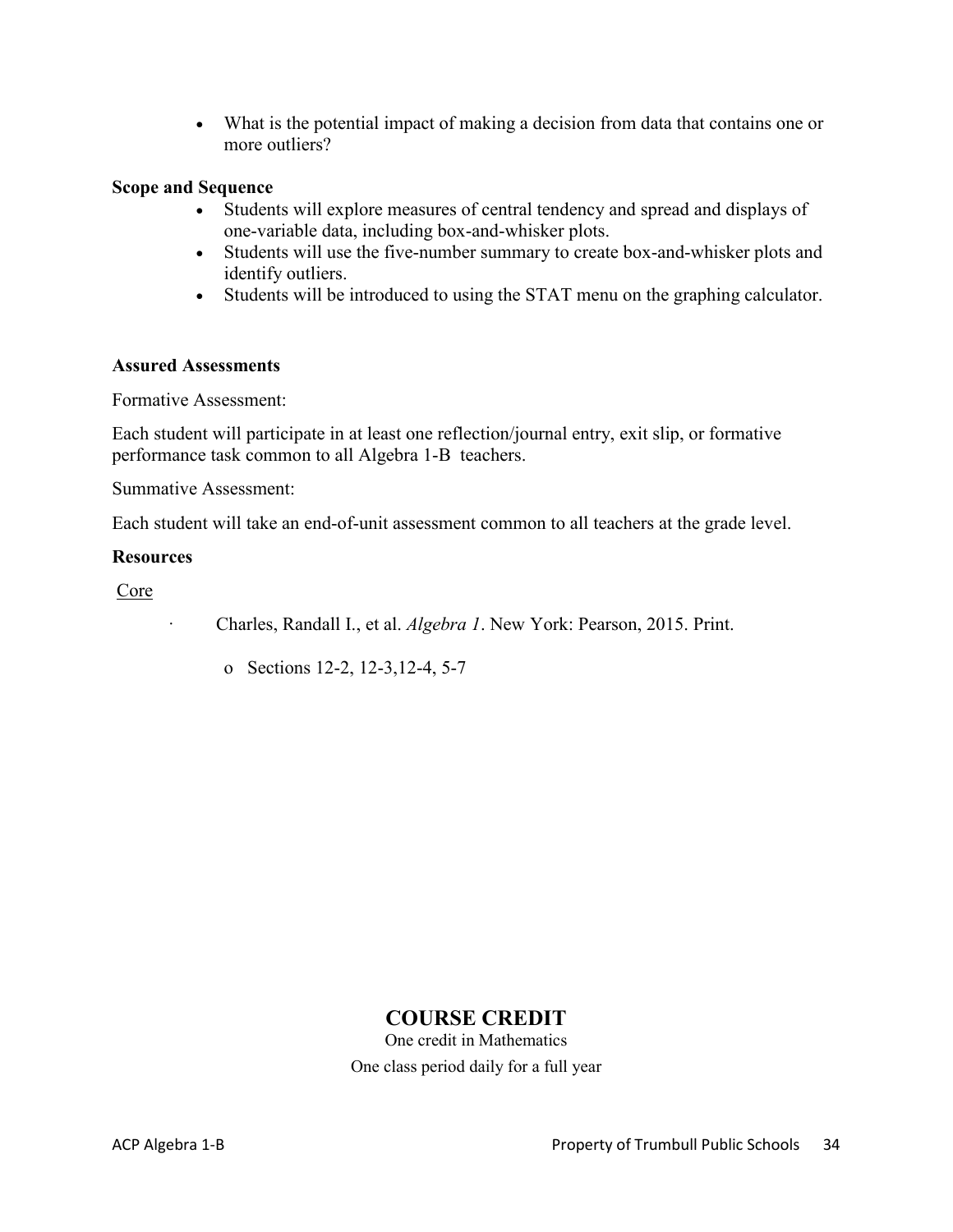## **PREREQUISITES**

Completion of Algebra 1-B Year One.

**TEXT** Charles, Randall I., et al. *Algebra 1*. New York: Pearson, 2015. Print.

## **SUPPLEMENTARY MATERIALS/RESOURCES/TECHNOLOGY**

Department and teacher prepared materials TI-84 Plus graphing calculators

## **CURRENT REFERENCES**

2010 Connecticut Core Standards for Mathematics *[http://www.corestandards.org/assets/CCSSI\\_Math%20Standards.pdf](http://www.corestandards.org/assets/CCSSI_Math%20Standards.pdf)*

## **TEACHER GUIDE Unit 1 – Solving Linear Equations**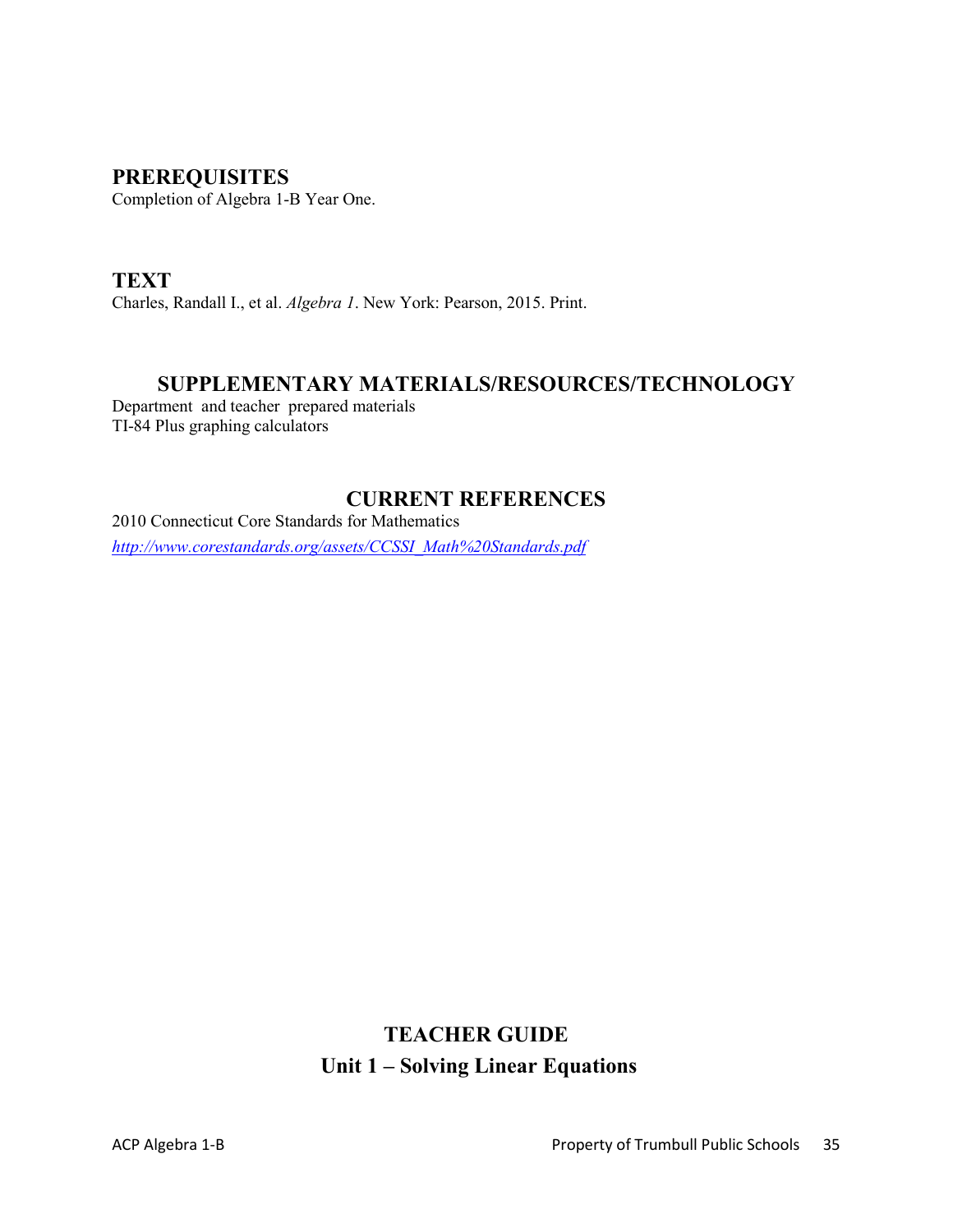## **Approximately 2 weeks (including mid-unit assessment and end-of-unit review & assessment)**

| <b>Text Section/Topic</b>                          | <b>Estimated Time</b> |
|----------------------------------------------------|-----------------------|
| 2-1 Solving One-Step Equations                     | $0.5$ day             |
| 2-2 Solving Two-Step Equations                     | $0.5$ day             |
| 2-3 Solving Multi-Step Equations                   | 2 days                |
| 2-4 Solving Equations with Variables on Both Sides | 2 days                |
| 2-5 Literal Equations                              | 2 days                |

## **Unit 2 – Rates, Ratios, Proportions, Percents, Inequalities**

## **Approximately 2 weeks (including mid-unit assessment and end-of-unit review & assessment)**

| <b>Text Section/Topic</b>                                 | <b>Estimated Time</b> |
|-----------------------------------------------------------|-----------------------|
| 2-7 Solving Proportions                                   | 2 days                |
| 2-9 Percents                                              | 2 days                |
| 3-1 Inequalities & Their Graphs                           | $1$ day               |
| 3-2 Solving Inequalities Using Addition or Subtraction    | $0.5$ day             |
| 3-3 Solving Inequalities Using Multiplication or Division | $0.5$ day             |
| 3-4 Solving Multi-Step Inequalities                       | $1$ day               |

## **Unit 3 – Functions**

## **Approximately 2.5 weeks (including mid-unit assessment and end-of-unit review & assessment)**

| <b>Estimated Time</b> |  |
|-----------------------|--|
| 1 day                 |  |
| $1$ day               |  |
| 1 day                 |  |
| 1 day                 |  |
| 1 day                 |  |
| 3 days                |  |
|                       |  |

## **Unit 4 – Linear Functions Approximately 3-4 weeks (including mid-unit assessment and end-of-unit review & assessment)**

| <b>Text Section/Topic</b>            | <b>Estimated Time</b> |
|--------------------------------------|-----------------------|
| 5-1 Rate of Change & Slope           | 1 day                 |
| 5-3 Slope-Intercept Form             | 2 days                |
| 5-4 Point-Slope Form                 | 2 days                |
| 5-5 Standard Form                    | 3 days                |
| 5-6 Parallel and Perpendicular Lines | 2 days                |

## **Unit 5 – Systems**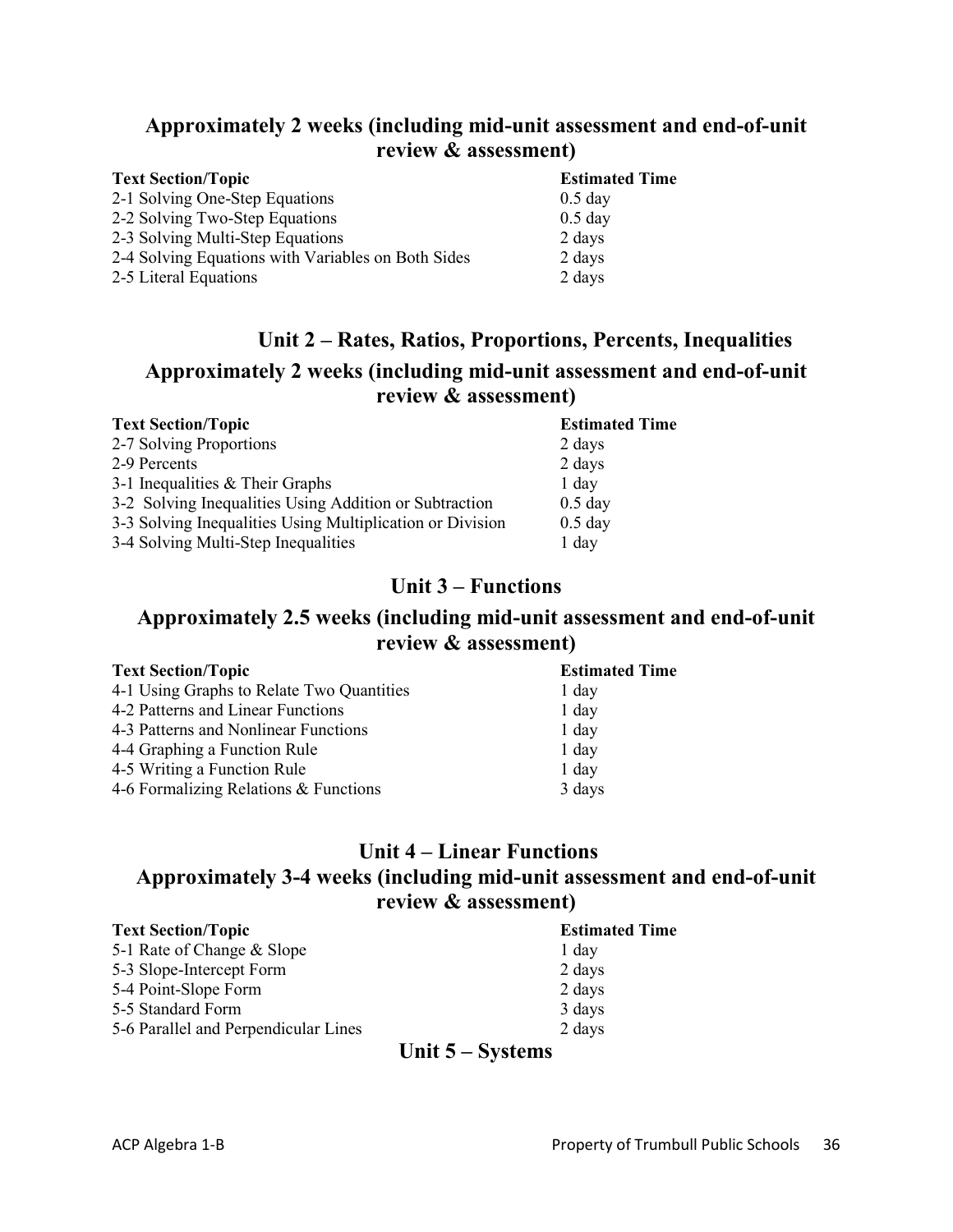## **Approximately 2 weeks (including mid-unit assessment and end-of-unit review & assessment)**

| <b>Text Section/Topic</b>              | <b>Estimated Time</b> |
|----------------------------------------|-----------------------|
| 6-1 Solving Systems by Graphing        | 1 day                 |
| 6-2 Solving Systems using Substitution | 2 days                |
| 6-3 Solving Systems using Elimination  | 2 days                |
| 6-4 Applications of Linear Systems     | 2 days                |

## **Unit 6 – Two Variable Inequalities Approximately 1 week (including end-of-unit review & assessment)**

| <b>Text Section/Topic</b>          | <b>Estimated Time</b> |  |
|------------------------------------|-----------------------|--|
| 6-5 Linear Inequalities            | 2 days                |  |
| 6-6 Systems of Linear Inequalities | 2 days                |  |

## **Unit 7 – Exponent Properties Approximately 1-2 weeks (including mid-unit assessment and end-of-unit review & assessment)**

| <b>Text Section/Topic</b>                       | <b>Estimated Time</b> |
|-------------------------------------------------|-----------------------|
| 7-1 Zero and Negative Exponents                 | 1 day                 |
| 7-2 Multiplying Powers with the Same Base       | $1$ day               |
| 7-3 More Multiplication Properties of Exponents | $1$ day               |
| 7-4 Division Properties of Exponents            | $1$ day               |

## **\*Midterm review & exam (3-4 days)**

## **Unit 8 – Exponential Functions Approximately 1-2 week (end-of-unit review & assessment)**

**Text Section/Topic Estimated Time** 7-6 Exponential Functions 2 days 7-7 Exponential Growth & Decay 2 days

## **Unit 9 – Polynomials Approximately 2 weeks (end-of-unit review & assessment)**

#### **Text Section/Topic Estimated Time** 8-1 Adding and Subtracting Polynomials 2 days 8-2 Multiplying & Factoring 1 day 8-3 Multiplying Binomials 1 day

8-4 Multiplying Special Cases 1 day

 **Unit 10 – Factoring**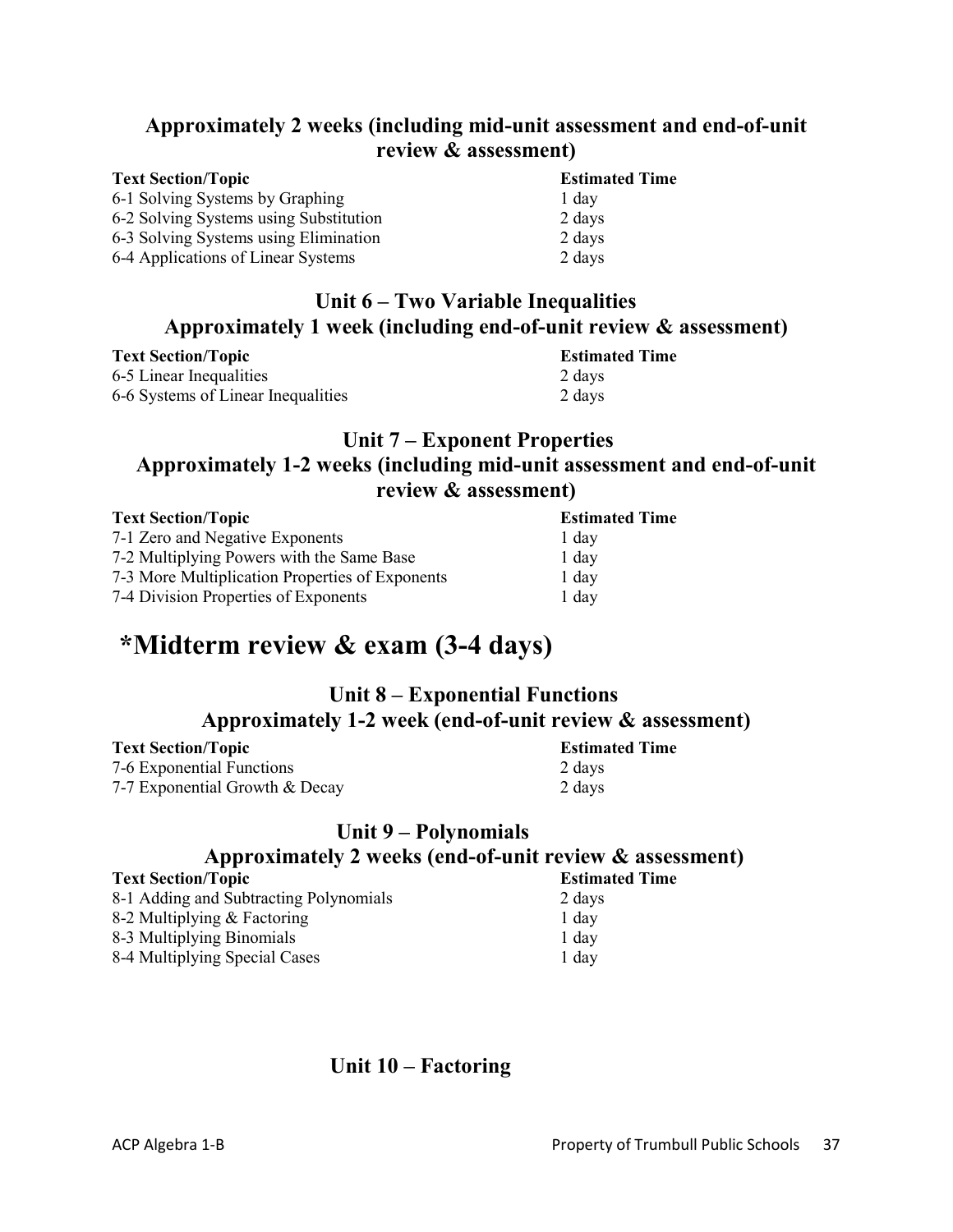## **Approximately 3 weeks (including mid-unit assessment and end-of-unit review & assessment)**

| <b>Text Section/Topic</b>    | <b>Estimated Time</b> |
|------------------------------|-----------------------|
| 8-2 Multiplying & Factoring  | 1 day                 |
| 8-5 Factoring $x2 + bx + c$  | 3 days                |
| 8-6 Factoring $ax2 + bx + c$ | 3 days                |
| 8-7 Factoring Special Cases  | 2 days                |
| 8-8 Factoring by Grouping    | 2 days                |

## **Unit 11 – Radicals**

## **Approximately 2.5 weeks (including mid-unit assessment and end-of-unit review & assessment)**

| <b>Text Section/Topic</b>                | <b>Estimated Time</b> |
|------------------------------------------|-----------------------|
| 10-2 Simplifying Radicals                | 4 days                |
| 10-3 Operations with Radical Expressions | 4 days                |

## **Unit 12 – Solving Quadratics Approximately 3 weeks (including mid-unit assessment and end-of-unit review & assessment)**

| <b>Text Section/Topic</b>                      | <b>Estimated Time</b> |
|------------------------------------------------|-----------------------|
| 9-3 Solving Quadratic Equations                | 1 day                 |
| 9-4 Factoring to Solve Quadratic Equations     | 2 days                |
| 9-6 The Quadratic Formula and the Discriminant | 4 days                |

## **Unit 13 – Quadratic Functions**

# **Approximately 2 weeks (including end-of-unit review & assessment)**

| <b>Text Section/Topic</b>                | <b>Estimated Time</b> |  |
|------------------------------------------|-----------------------|--|
| 9-1 Quadratic Graph and Their Properties | 2 days                |  |
| 9-2 Quadratic Functions                  | 2 days                |  |
| 9-3 Solving Quadratic Functions          | 1 day                 |  |

## **Unit 14 – Statistics Approximately 2 weeks (including end-of-unit review & assessment) Text Section/Topic**

| 12-2 Frequency and Histograms                    | 1 day  |
|--------------------------------------------------|--------|
| 12-3 Measures of Central Tendency and Dispersion | 1 day  |
| 12-4 Box-and-Whisker Plots                       | 1 day  |
| 5-7 Scatter Plots and Trend Lines                | 2 days |

## **\*Final review & exam (3-4 days)**

## **ASSURED STUDENT PERFORMANCE RUBRICS**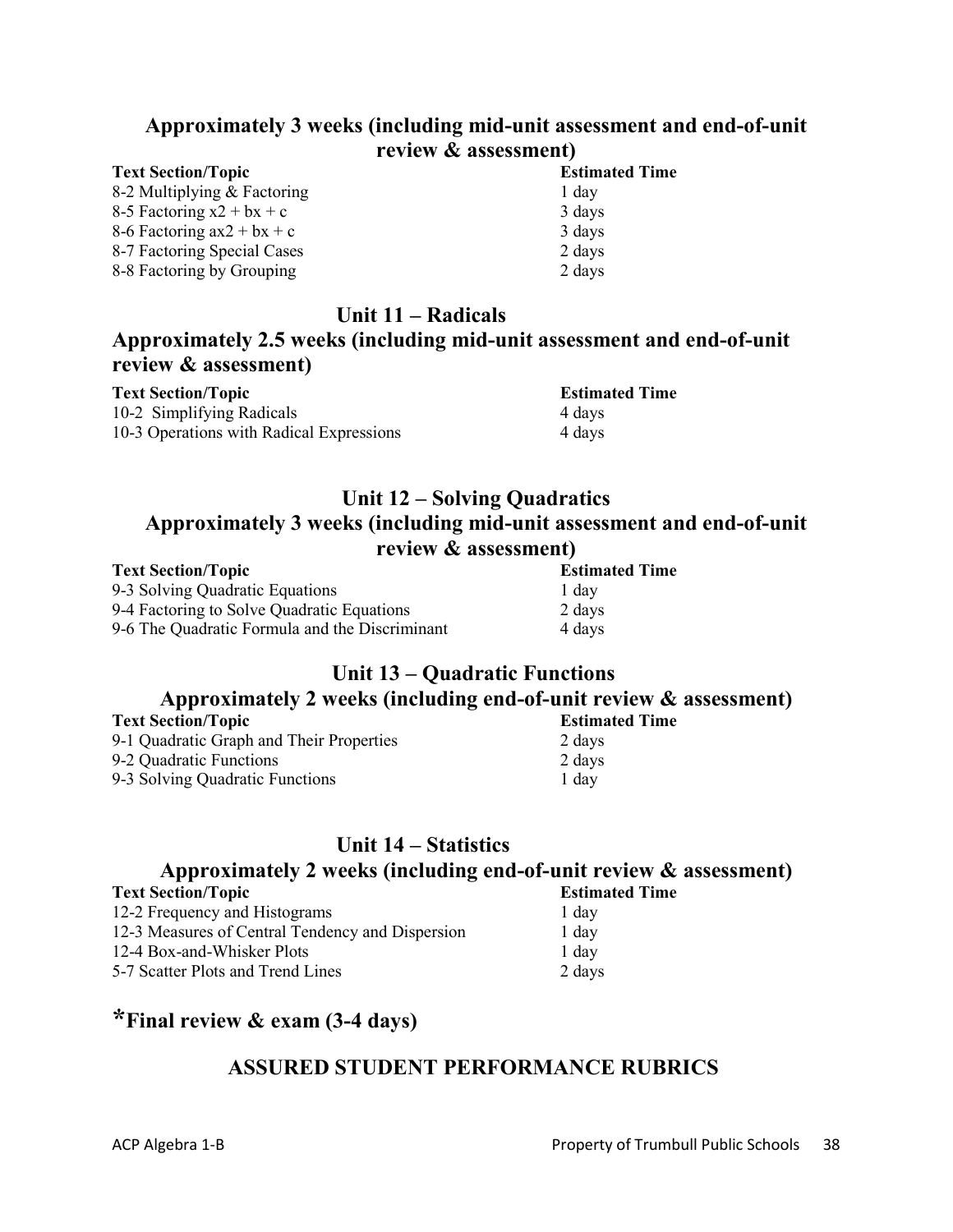| Category/<br>Weight                       | <b>Exemplary</b><br><b>Student work:</b>                                                                                                                                                                                  | Goal<br>3<br><b>Student work:</b>                                                                                                                                                                           | <b>Working Toward Goal</b><br><b>Student work:</b>                                                                                                                                     | <b>Needs Support</b><br>$1 - 0$<br><b>Student work:</b>                                                                                                                                                                        |
|-------------------------------------------|---------------------------------------------------------------------------------------------------------------------------------------------------------------------------------------------------------------------------|-------------------------------------------------------------------------------------------------------------------------------------------------------------------------------------------------------------|----------------------------------------------------------------------------------------------------------------------------------------------------------------------------------------|--------------------------------------------------------------------------------------------------------------------------------------------------------------------------------------------------------------------------------|
| Purpose<br>X                              | • Establishes and<br>maintains a clear<br>purpose<br>• Demonstrates an<br>insightful<br>understanding of<br>audience and task                                                                                             | Establishes and<br>maintains a purpose<br>Demonstrates an<br>accurate awareness<br>of audience and task                                                                                                     | • Establishes a purpose<br>• Demonstrates an<br>awareness of audience<br>and task                                                                                                      | • Does not establish a<br>clear purpose<br>• Demonstrates<br>limited/no<br>awareness of<br>audience and task                                                                                                                   |
| Organization<br>$\boldsymbol{\mathrm{X}}$ | • Reflects sophisticated<br>organization throughout<br>• Demonstrates logical<br>progression of ideas<br>• Maintains a clear focus<br>• Utilizes effective<br>transitions                                                 | • Reflects<br>organization<br>throughout<br>• Demonstrates<br>logical progression<br>of ideas<br>Maintains a focus<br>Utilizes transitions                                                                  | • Reflects some<br>organization throughout<br>• Demonstrates logical<br>progression of ideas at<br>times<br>• Maintains a vague focus<br>• May utilize some<br>ineffective transitions | • Reflects little/no<br>organization<br>• Lacks logical<br>progression of ideas<br>• Maintains little/no<br>focus<br>• Utilizes ineffective<br>or no transitions                                                               |
| Content<br>X                              | • Is accurate, explicit,<br>and vivid<br>• Exhibits ideas that are<br>highly developed and<br>enhanced by specific<br>details and examples                                                                                | • Is accurate and<br>relevant<br>• Exhibits ideas that<br>are developed and<br>supported by details<br>and examples                                                                                         | • May contain some<br>inaccuracies<br>Exhibits ideas that are<br>partially supported by<br>details and examples                                                                        | • Is inaccurate and<br>unclear<br>Exhibits limited/no<br>ideas supported by<br>specific details and<br>examples                                                                                                                |
| Use of<br>Language<br>$X \sim$            | • Demonstrates excellent<br>use of language<br>• Demonstrates a highly<br>effective use of<br>standard writing that<br>enhances<br>communication<br>• Contains few or no<br>errors. Errors do not<br>detract from meaning | • Demonstrates<br>competent use of<br>language<br>Demonstrates<br>effective use of<br>standard writing<br>conventions<br>Contains few errors.<br>$\bullet$<br>Most errors do not<br>detract from<br>meaning | • Demonstrates use of<br>language<br>• Demonstrates use of<br>standard writing<br>conventions<br>• Contains errors that<br>detract from meaning                                        | • Demonstrates<br>limited competency<br>in use of language<br>Demonstrates<br>$\bullet$<br>limited use of<br>standard writing<br>conventions<br>Contains errors that<br>$\bullet$<br>make it difficult to<br>determine meaning |

**Rubric 2: Write Effectively**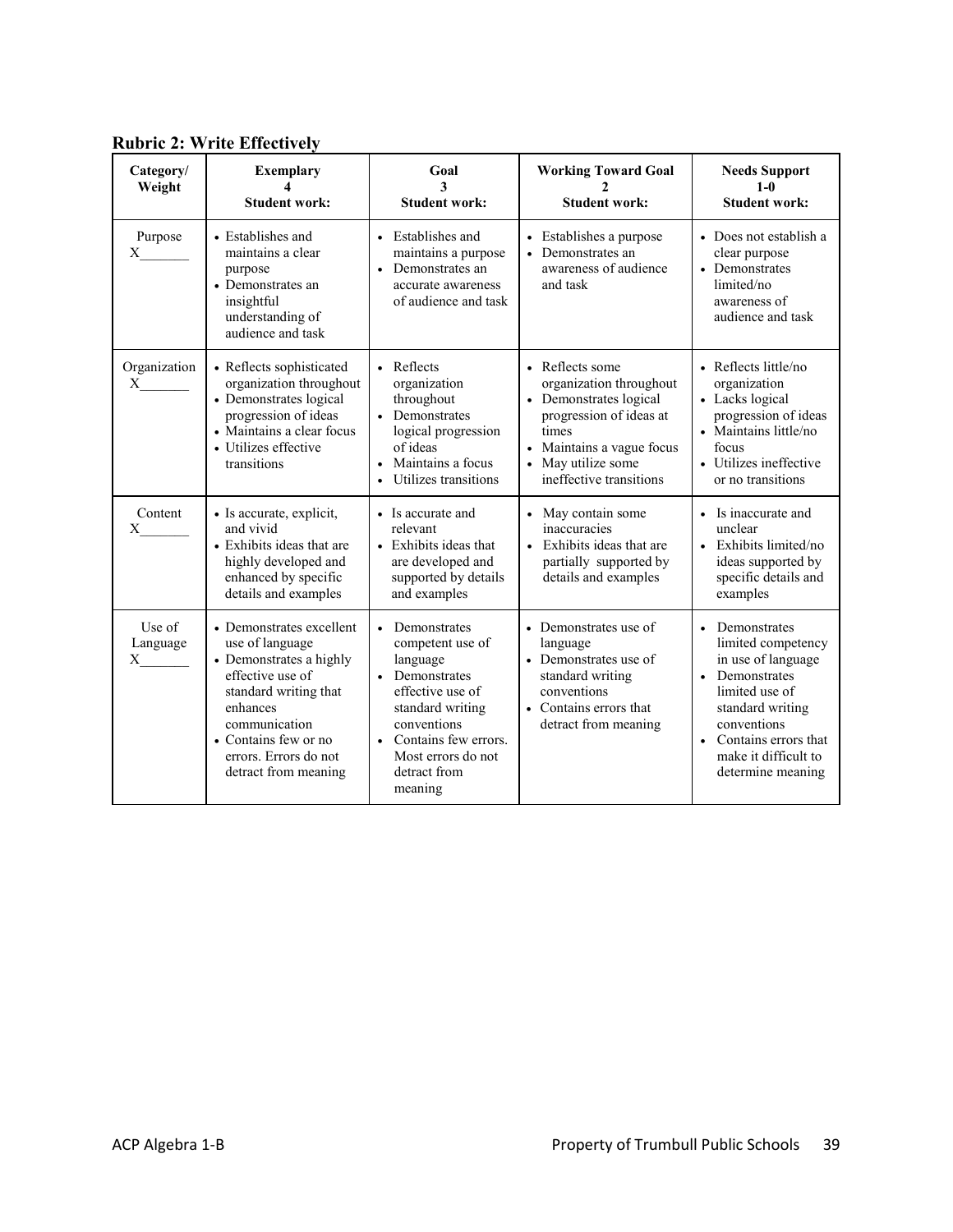| Category/Weight                                          | <b>Exemplary</b>                                                                                                                                          | Goal<br>3                                                                                                                                                  | <b>Working Toward Goal</b>                                                                                                                        | <b>Needs Support</b><br>$1-0$                                                                                                                                             |
|----------------------------------------------------------|-----------------------------------------------------------------------------------------------------------------------------------------------------------|------------------------------------------------------------------------------------------------------------------------------------------------------------|---------------------------------------------------------------------------------------------------------------------------------------------------|---------------------------------------------------------------------------------------------------------------------------------------------------------------------------|
| Understanding                                            | Student demonstrates<br>clear understanding of<br>the problem and the<br>complexities of the<br>task                                                      | Student demonstrates<br>sufficient understanding of<br>the problem and most of the<br>complexities of the task                                             | Student demonstrates<br>some understanding of the<br>problem but requires<br>assistance to complete the<br>task                                   | Student demonstrates<br>limited or no<br>understanding of the<br>fundamental problem<br>after assistance with<br>the task                                                 |
| Research<br>$\boldsymbol{\mathrm{X}}$                    | Student gathers<br>compelling<br>information from<br>multiple sources<br>including digital, print,<br>and interpersonal                                   | Student gathers sufficient<br>information from multiple<br>sources including digital,<br>print, and interpersonal                                          | Student gathers some<br>information from few<br>sources including digital,<br>print, and interpersonal                                            | Student gathers<br>limited or no<br>information                                                                                                                           |
| Reasoning and<br>Strategies<br>$\boldsymbol{\mathrm{X}}$ | Student demonstrates<br>strong critical thinking<br>skills to develop a<br>comprehensive plan<br>integrating multiple<br>strategies                       | Student<br>demonstrates sufficient<br>critical thinking skills to<br>develop a cohesive plan<br>integrating strategies                                     | Student<br>demonstrates some<br>critical thinking skills to<br>develop a plan integrating<br>some strategies                                      | Student demonstrates<br>limited or no critical<br>thinking skills and no<br>plan                                                                                          |
| <b>Final Product</b><br>and/or Presentation              | Solution shows deep<br>understanding of the<br>problem and its<br>components.<br>Solution shows<br>extensive use of 21st<br>Century Technology<br>Skills. | Solution shows sufficient<br>understanding of the problem<br>and its components.<br>Solution shows sufficient use<br>of 21st Century Technology<br>Skills. | Solution shows some<br>understanding of the<br>problem and its<br>components.<br>Solution shows some use<br>of 21st Century<br>Technology Skills. | Solution shows<br>limited or no<br>understanding of the<br>problem and its<br>components.<br>Solution shows<br>limited or no use of<br>21st Century<br>Technology Skills. |

| <b>Rubric 3: Problem Solving through Critical Thinking</b> |  |
|------------------------------------------------------------|--|
|------------------------------------------------------------|--|